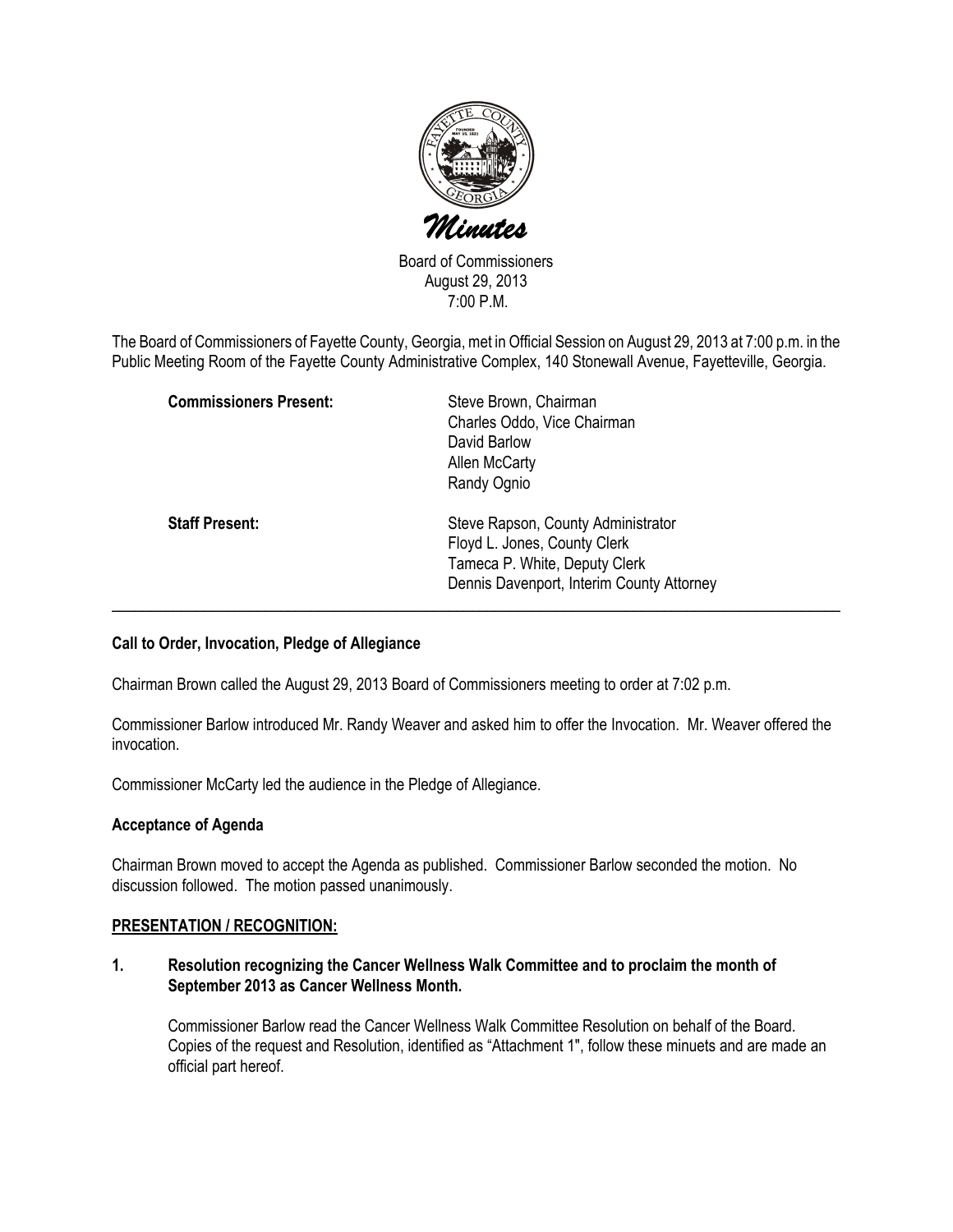Minutes August 29, 2013 Page Number 2

## 2. Proclamation of September 1, 2013 as "Judge Charles Floyd Day."

Commissioner McCarty read the proclamation of September 1, 2013 as "Judge Charles Floyd Day" on behalf of the Board. Copies of the request and proclamation, identified as "Attachment 2", follow these minutes and are made an official part hereof.

# 3. Proclamation of September 14, 2013 as Fayette's Biggest Food Drive.

Commissioner Barlow read the proclamation declaring September 14, 2013 as Fayette's Biggest Food Drive on behalf of the Board. Ms. Arwen Mulliken said Fayette's Biggest Food Drive was an incredible opportunity for the Fayette community to unite for one cause in filling a tractor trailer full of food that will supply many pantries. She added that this effort would help the most vulnerable and hurting among Fayette County; including senior citizens. She spoke about all the different organizations that have partnered in this effort, and she asked all the citizens to bring food to the trailer and to participate in a history-making event. Copies of the request and proclamation, identified as "Attachment 3", follow these minutes and are made an official part hereof.

### 4. Presentation of Citizen Life Savings Awards and Fire Department Unit Citations.

Fire Chief David Scarbrough told how citizens and first responders worked to save the life of a young girl-Ty'ana Bridges.

Chief Scarbrough then presented Citizen Life Savings Awards to Mr. Chris Carter, Mrs. Liz Wolka, Mr. John Wolka and Mr. Tyson Bridges. Chief Scarbrough also presented Fire Department Unit Citations to Battalion Chief Craig Woods; Lt. Stephen Teague, Firefighter / EMT William Lay; Firefighter / EMT Joshua Frasier and Firefighter / Paramedic Richard Ryckeley. The Citizen Life Safety Award recognizes a citizen or group who has contributed in an exemplary manner to the public or the department. The Unit Citation is awarded to any group of two or more fire department members who make up a company, sector, team, or employee work group that has performed in an outstanding manner worthy of recognition.

The Fire Department also provided Ms. Jennifer Bridges and Ty'ana with gifts and flowers for all they have gone through. A copy of the request, identified as "Attachment 4", follows these minutes and is made an official part hereof.

### 5. Recognition and presentation of Fire Department Rescue Award by Board of Commissioners.

Deputy Fire Chief Tom Bartlett gave the presentation of the Fire Department Rescue Award. He spoke about how Lt. Stephen Teague and Firefighter / EMT William McKoon responded to a building fire. When they arrived, the house was well involved in fire and there were reports of a person trapped in the house. They aided Fayetteville units in breaching a window, locating the victim, and assisting with the removal and resuscitation of an unresponsive adult female who had no pulse. He said their efforts had a direct impact on her recovery.

Deputy Fire Chief Bartlett then presented the Fire Department Rescue Award to Lt. Teague and Firefighter / EMT McKoon, and he explained that the award was a bar that they will wear on their uniform signifying that they have participated and been instrumental in a rescue. A copy of the request, identified as "Attachment 5", follows these minutes and is made an official part hereof.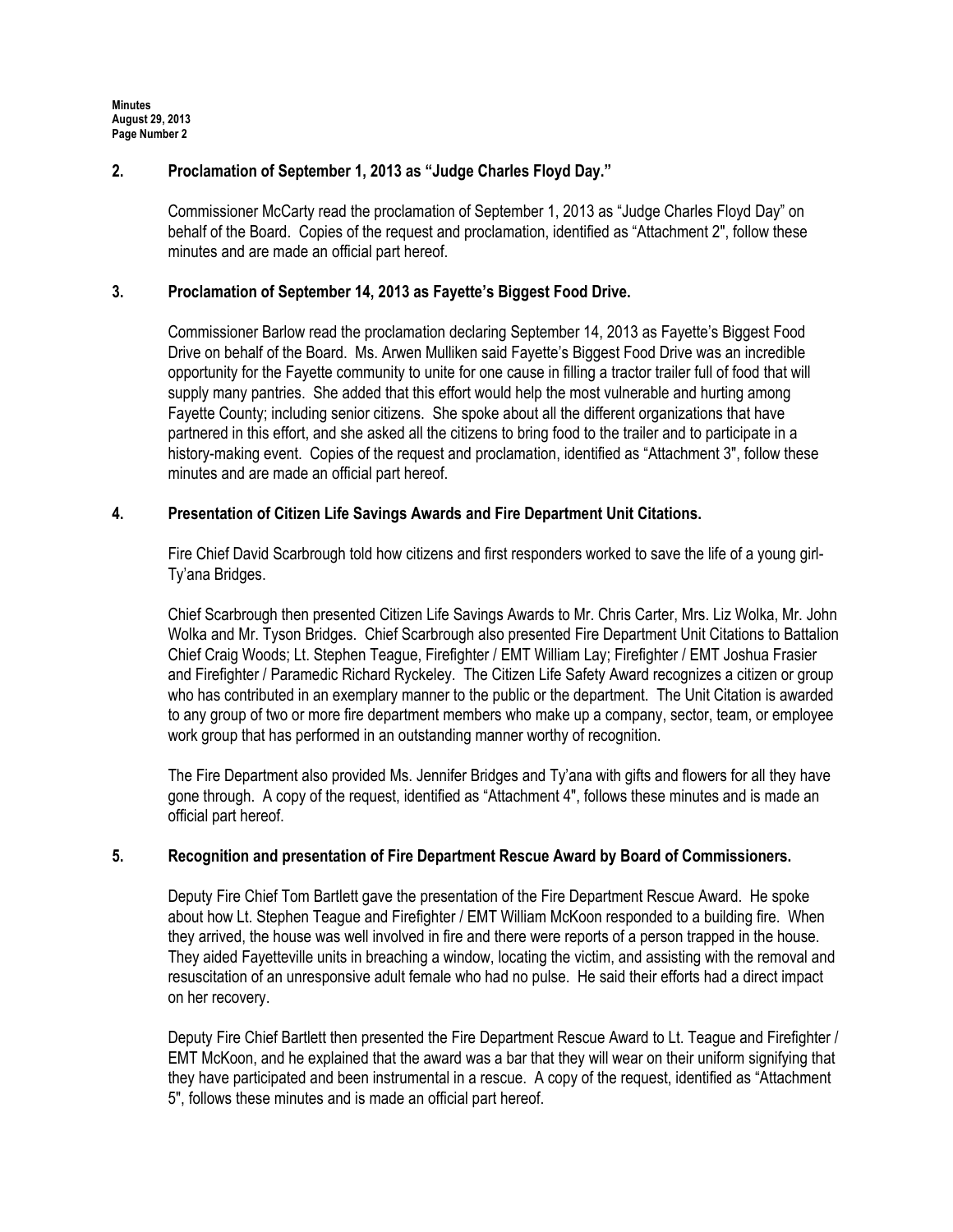Minutes August 29, 2013 Page Number 3

### 6. Recognition of Fayette County Medal Winning Boxers.

Chairman Brown recognized Fayette County's Medal Winning Boxers: Diego Casillas, Rayshawn Boone, and Jessica Kurtz. Mr. Todd Gardner, owner of PTC Combat Fitness, spoke about each boxer and their accomplishments. A copy of the request, identified as "Attachment 6", follows these minutes and is made an official part hereof.

#### PUBLIC HEARING:

# 7. Public Hearing and submission of Resolution 2013-15 for adoption of the proposed 2013 Property Tax Millage Rates.

Chief Financial Officer Mary Parrott gave a PowerPoint presentation on the proposed 2013 Property Tax Millage Rates.

County Administrator Steve Rapson stated that the County's currently balanced budgets are incorporated using the millage rates. He explained that by passing the millage rates, the County's budget would not change at all.

No one spoke in favor of or in opposition to the proposed 2013 Property Tax Millage Rates.

Commissioner Barlow moved to accept the presentation of the digest and millage rates as presented by Chief Financial Officer Mary Parrott, and to adopt Resolution 2013-15. Commissioner McCarty seconded the motion. No discussion followed. The motion passed unanimously. Copy of the request and PowerPoint presentation, identified as "Attachment 7", follow these minutes and are made an official part hereof.

# 8. Public Hearing on the proposed Core Infrastructure Special Purpose Local Option Sales Tax (SPLOST) project list.

County Administrator Steve Rapson briefly commented on the Core Infrastructure Special Purpose Local Option Sales Tax (SPLOST) project list, and how information for the SPLOST project list could be obtained. He pointed out that the SPLOST project list would be up for a vote on September 5, 2013.

Dennis Chase: Mr. Chase spoke for approximately twenty minutes about his concerns with the proposed Core Infrastructure Special Purpose Local Option Sales Tax project list. He told the Board that he began working for the Fish and Wildlife Service in 1968 where he worked for a group called River Basin Studies, and that his extensive work experience helped to reinforce his comments on this topic. Mr. Chase explained that the Clean Water Act was put into place to deal with many issues including stormwater runoff, and he said the Environmental Protection Division requires every state and community to deal with stormwater runoff issues since they involve such complex issues that the federal agencies could not begin to address them all. He explained that there are a number of requirements in each permit that is issued to counties, that the counties are expected to adhere to the requirements, and that one of the first requirements is to identify every structure that impacts stormwater runoff; meaning every culvert, every drop structure, every detention pond, every retention pond, and anything else that produces changes in water movements. He stated that those structures are included in the "infamous list" that he has been asking for since April 2010, when meetings about establishing a Stormwater Utility were held and references were made that there were \$3 million worth of project work that needed to be done. He told the Board that it took until July 2013 for him to obtain the list, and the reason he wanted the list was for staff,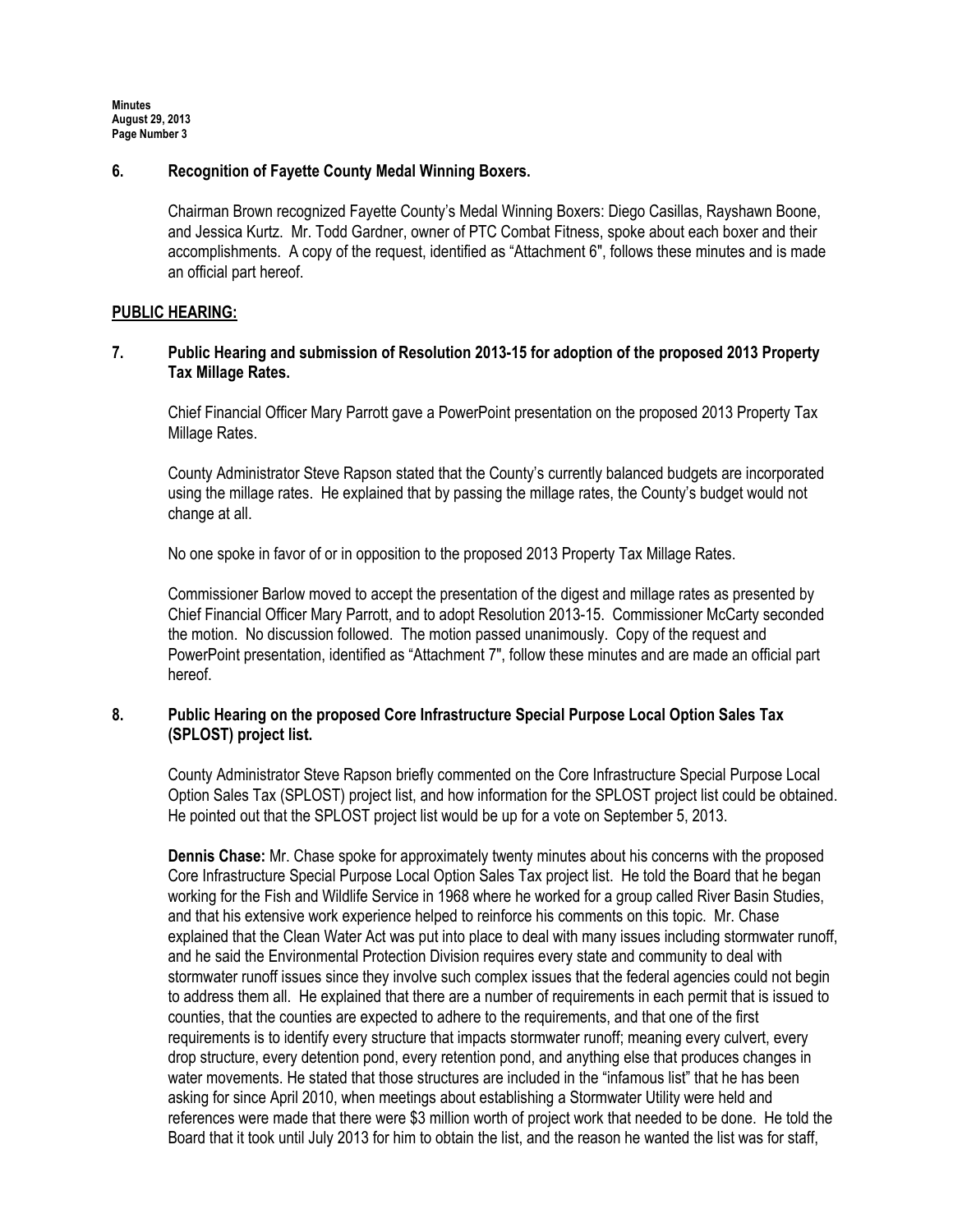the county, and its citizens to understand exactly what is going on with runoff from parking lots and homes, in order to design what it takes to address those watershed and water runoff issues. He said the design usually resembles a Stormwater Drainage Plan, which is a very specific plan that looks at each watershed and at what is happening within those watersheds. Mr. Chase told the Board prior to being presented with the Core Infrastructure SPLOST list he was given two different sets of information: 1) a massive Excel document containing more than 500 pages of data that was almost useless, and 2) a list and a set of 36 maps of grids across unincorporated Fayette County, and the maps delineated between drop structures and culverts or pipes. He said the pipes were rates as "poor" or "failing," but he had no idea which projects were the most significant. He reported that he and Water System Director Tony Parrott spent a day together, stopping at sixty different locations and looking at thirty-seven pipes and eighty-seven drop structures. Mr. Chase said that from visiting those sites, he was able to get a little bit of an idea of what was being proposed by the County, and that the proposals bothered him. He told the Board that at many of the locations he questioned: "Why are we here?" He explained that he saw no reason to replace perfectly good pipes. Mr. Chase told the Board that he had heard the comment made several times that a 25-yearold metal pipe should be replaced, but he countered that the notion was wrong. He explained that a metal pipe that is 25-years old and that is constantly carrying a source of water breaks down, but that metal pipes that carry water for only a few hours at a time during a rainstorm do not need to be repaired. He informed the Board that he has two metal pipes on his property, that the pipes have been there for almost 40 years, and that he expects they will remain for another forty years. Mr. Chase said that after the Core Infrastructure SPLOST list was released, he drove to thirty sites and again found himself asking: "Why am I here?" He agreed that some of the sites needed repair, but he had no idea what it meant for various locations. Mr. Chase then detailed some of the sites that he visited and his conclusions of the various locations. He suggested that if the County was going to have a project list that it should make sense, and he told the Board that he could support a list with the following four projects: 1) Brittany Way, 2) Emerald Lake and Dam, 3) Koziak Dam, and 4) Longview Dam. He suggested the four projects could be completed for about \$1,818,000. Mr. Chase indicated that he could vote for a SPLOST list that only included those four projects, and he urged the County to begin a complete analysis of all its watersheds. He thought the Board did not know all of the issues, that it was racing to "fix something, and that it was about to make 167 mistakes. He consented that temporary fixes could be made, but he urged the Board to do the needed analysis that the Environmental Protection Division expects. He further suggested that the County had identified problems, was trying to collect the money to fix the problems, but had skipped all the planning steps that were needed. He said when he brought these and other concerns to the Board; he appeared in newspaper articles that mentioned that the County was "looking at upstream and downstream impacts." He informed the Board that he was immediately contacted by County Administrator Steve Rapson who wanted to talk about the issues. Mr. Chase said he told Mr. Rapson that he would be more than glad to talk about the issues, but that he needed a copy of the Stormwater Drainage Plan. He said he received an email back from Mr. Rapson suggesting a meeting with Environmental Programs Engineer Brian Keller who would brief him on everything. Mr. Chase stressed that there is no Stormwater Drainage Plan available, and that he would continue to believe that there is no plan in place until it is in his hands. Mr. Chase closed his comments saying he had spent 26 years as a bureaucrat, that he became an expert in giving non-answers to people, and that he thinks he has been receiving a lot of the non-answers, misdirection, and avoidance of answering questions from many people in Fayette County. He did not feel non-answers were appropriate for a Board desiring to be open and honest with the public, and he said he needed evidence instead of only words.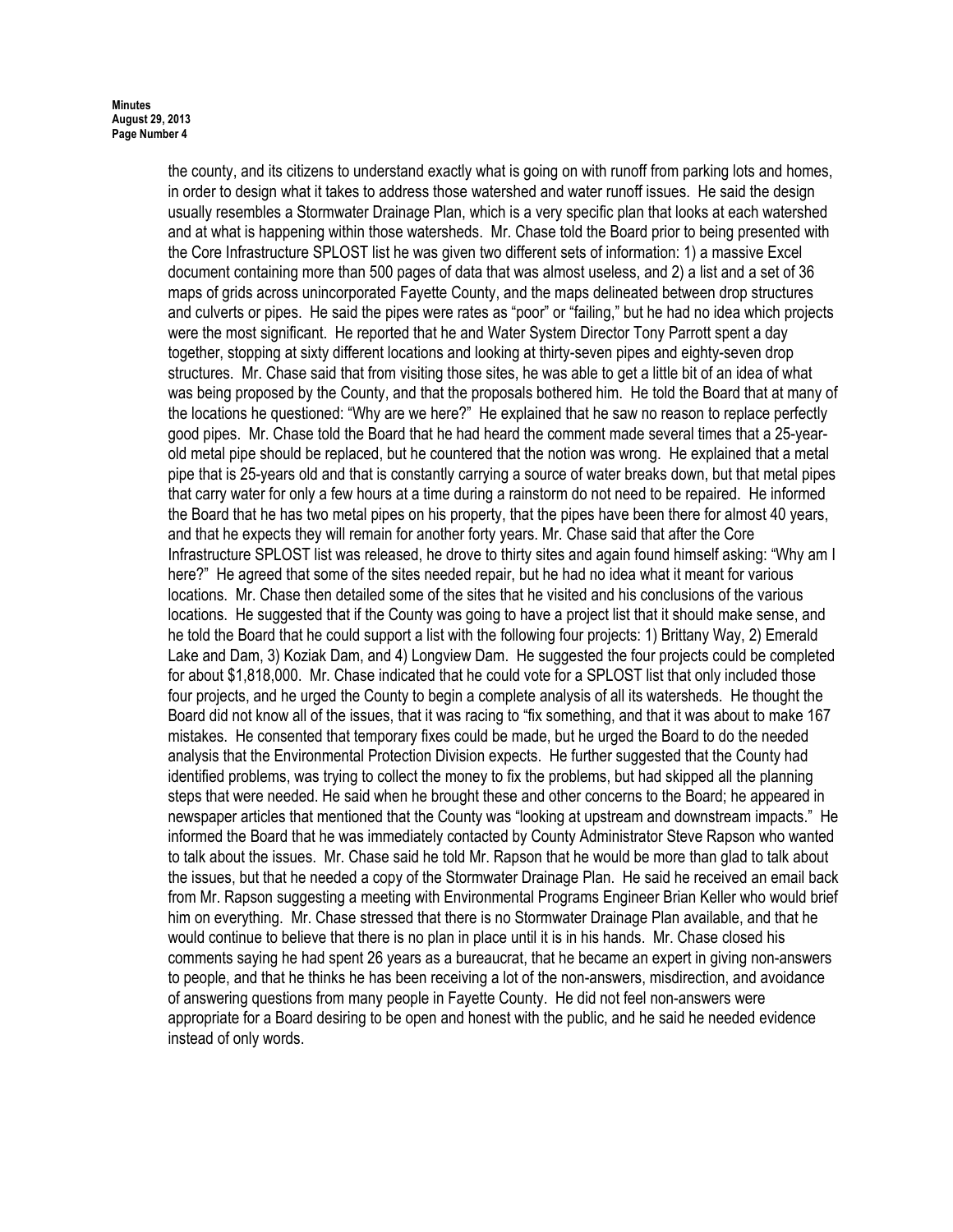Osvaldo Sanchez: Mr. Sanchez said his property was located at Brittany Way, and that it appeared he received Mr. Chase's blessing for his property. Mr. Sanchez reported that water rises about ten inches above the street, and he showed pictures of the problems that he is experiencing on his street and around his home. Mr. Sanchez agreed with Mr. Chase that the stormwater pipes do not appear to be in bad condition, but that they do seem to be severely undersized. He said neighborhood kids once thought his property was a lake and would play in the water at his house while running a risk of being drowned. He knew there were people who opposed increases in taxes, even temporary SPLOST taxes, but he asked what other options were available. He suggested that Fayette County could obtain funds from everyone who shops in the county, or projects could be funded through a fee system. He closed his comments saying he has lived in the area for about seven years and that his house has flooded about six or seven times; three of which have occurred this year. Copies of the pictures provided by Mr. Sanchez, identified as "Attachment 8", follow these minutes and are made an official part hereof.

William Grant: Mr. Grant said he has lived on Brittany Way since August 1978. He said his house has a full basement and when he moved into the house a number of boxes were placed in that basement. He told the Board that in September 1978 he had over a foot of water flood into his basement. He stated that there have been several meetings about the drainage water, and that he has mentioned that he has constructed a two-foot wall around his basement door; meaning he has basically lost the use of his basement. Mr. Grant said a former county employee came to his house a number of years ago and saw the water problems during a rain storm. He said the problems return every time it rains. He explained that his house has two sets of windows, and the rain waters will rise to the second set of those windows; meaning the water is about 2  $\frac{1}{2}$  feet deep. He mentioned that there are times when the water has run over his two-foot protective wall for his basement, and it requires him to pump out of his basement. Mr. Grant said he did not know how much he has lost due to water damage, but that his greater concern was that he could not sell his house if he wanted to since nobody would want to buy it. He suggested that if he sold the house, he would have to sell it for about half of what it is worth. He closed his comments by asking County to take a hard look at this issue and to approve trying to get something done.

Leonard Terrell: Mr. Terrell said he read in the paper that the County would repair three private dams, and he asked if that was true. Chairman Brown replied that two of the dams have county roads over them; therefore, they are the county's responsibility. The Chairman added that the third dam could create "a breach situation" or could be restored. Mr. Terrell asked again if the County was going to repair private dams. County Administrator Steve Rapson answered that two of the dams are County-owned and are in the right-of-way, and they are totally the responsibility of Fayette County. He said the third dam has some right of way issues and that the County would work with the owner and provide a partial contribution in regards to the right of way with that particular dam. Mr. Rapson verified that there are no private dams being addressed with regard to the Core Infrastructure SPLOST. Mr. Terrell asked how "a hard figure is come up with" with regard to certain projects, and how was it determined how much money was could be involved. Chairman Brown said he would have a staff member explain how the numbers were calculated.

Tom Waller: Mr. Waller said he hoped the "zoning people" were listening to the comments because they allowed the owners of those properties to put those subdivisions in, to sell those lots, and now there are a lot of people who are under water. He said it was hard for a "zoning person" to say no to a developer who will sell land for a lot of money but who puts lots in the subdivision that will be under water. Secondly, Mr. Waller pointed out that SPLOST had not passed yet, but the Board seems to be saying "It will pass" and "We will get this done." He reminded the Board that several years ago, the County faced a similar situation called the West Fayetteville Bypass, and he reminded the Commissioners that several of them were elected into office due to the West Fayetteville Bypass. He stated that the West Fayetteville Bypass was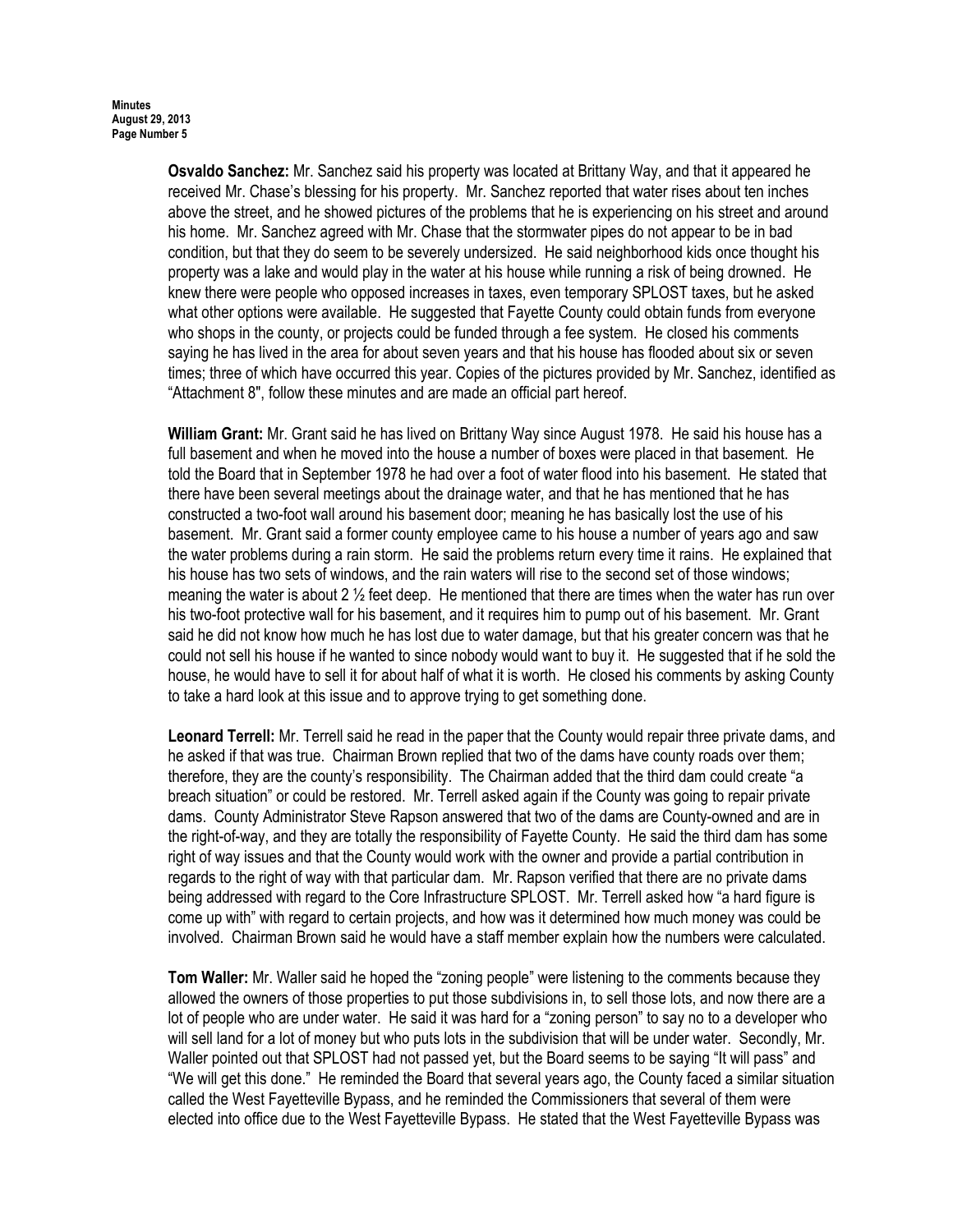rammed down the peoples' throats, and so much money was spent on the project that the Board had to say "We can't stop it now." He cautioned that the current Board should reconsider this SPLOST effort, and he asked what the Board would do if the effort did not pass. He reminded the Board that the purpose of County government is to take care of roads, but agreed that previous boards had not taken care of the roads. He suggested that this SPLOST effort would not be easily "rammed through" since there are many people who are saying "No more taxes, we've paid enough money in taxes to take care of these roads." He suggested that the roads should be taken care of instead of parks and other ancillary expenditures that Fayette County is making.

Bob Ross: Mr. Ross spoke for approximately fourteen minutes on the proposed Core Infrastructure SPLOST project list. Mr. Ross recognized Mr. Dennis Chase, acknowledged that some people may consider him a "thorn", but reminded everyone that he is providing an invaluable service to the citizens without being paid for his efforts. He stated that there may be disagreements with Mr. Chase's findings but that he has spent a lot of personal time going throughout the County and being the County's conscience on many issues. Mr. Ross suggested that if the Board's had listened to Mr. Chase in past years then perhaps the Board would not be looking at pictures of Mr. Sanchez's yard and hearing of flooded basements. He then looked to Mr. Chase and said he appreciated his effort. Mr. Ross said he had heard the concerns, such as a lack of detail and no current Stormwater Drainage Plan, and it seemed to him that it is appropriate to have a plan that is current and measures impacts of water flows. He thought that the County would recognize these obligations since it is a professional county. Mr. Ross also suggested that having the plan "tied up, with all the details and "i"s dotted and "t"s crossed" should not obstruct any necessary steps that need to be accomplished before the plan is completed. He explained that there is an erratically perfect world where everything is measured to exact specifications, and then there is the real world that is viewed in basement pictures and of nature taking its toll. Mr. Ross said he suspected there would be some projects listed in the 181 proposed projects that may not be effective one way or the other. He mentioned that some of the projects lack an engineering study, and questions had just been asked by other speakers about how to obtain information. Mr. Ross suggested that some of the projects involved judgment calls, and he said he would look to Public Works Director Phil Mallon and his staff to make those kinds of judgment calls on a regular basis. Concerning the dams, Mr. Ross agreed that great points were made on the dams, and he understood that there are requirements from the State; meaning the County does not have an option in saying "we will do it or not". He stated that the dams involve the County's right of way and responsibility, and he said that the state demands work to be done or that other options such as draining the dam must be accomplished. Mr. Ross said he went to the County's website about a month ago, and found out that the County had provided him with a list of the projects. He appreciated that the project list was not solely one long list, but that there had been an effort to prioritize the projects in terms of their impact on safety for people and property. He suggested that he may argue on their priority, and he may not agree with some of the material, but at least there is a starting point. He stated that he has been attending Commission meetings since 2009, and has never enjoyed that opportunity to that extent. He emphasized his appreciation of the effort that staff has put into the work, and he said while there may be adjustments at least there is a common point of departure. Mr. Ross said there had been discussion about funding sources, that he did an informal poll at a recent meeting, and several people stated that \$17 million may be a little high or low "but it ought to come out of the money that is in the General Fund since I pay enough taxes in there". Mr. Ross explained that the General Fund has \$61 million in revenues, and if \$17 million was removed from the General Fund then it would reduce the General Fund by a third. He thought it was not possible to take a third of the revenues from an already stripped budget and expect the County to function. He suggested that the County could save some money on parks by lowering them on the priority list, but he understood that the County is not putting \$17 million a year into its parks. Mr. Ross suggested that the County could draw down the General Fund Balance which has \$33 million, but he explained that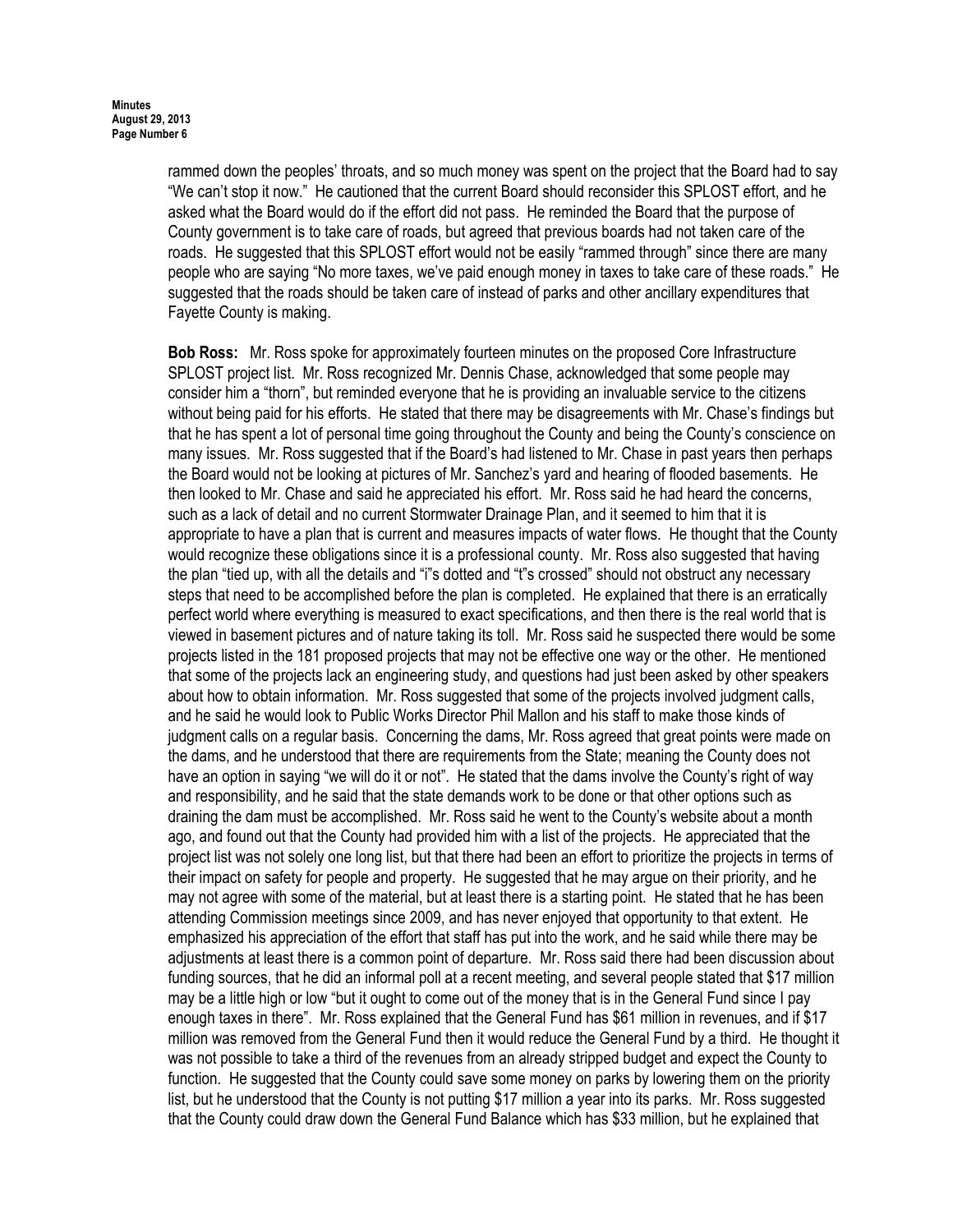would be like someone taking money out of their savings account. He told the Board that he looked at Moody's latest report on Fayette County, and Moody's judges the county on how stable it is as a financial entity. Mr. Ross commented that currently Fayette County is about one notch away from being at Moody's absolute top rating, that it is like having a credit score of 800, and that it means that money can be borrowed for a project at a much lower rate. That said, he mentioned that there are consequences for pulling the money from the General Fund Balance; namely, it would have a negative impact on the County's credit. He mentioned that the Moody's report has a section questioning what could cause the County's rating to decrease, and he told everyone that the given answer was "how the County conducts its financial housekeeping". Mr. Ross suggested a third way to pay for the projects is to impose fees to pay for the projects. He reminded the listeners that this is where the County started on this issue, and that effort got the County to where it is now. Mr. Ross suggested that the County could float bonds and pay them off over time, but that option would bring interest charges meaning that over time the County would pay for the projects and the interest that the bond issuer imposes. Mr. Ross stated that the next option was for tax increases. He acknowledged that he likes living in a good county, and as such it requires working infrastructure; meaning taxes. He reminded the people that he spent the last two years fighting a SPLOST initiative, and so he was looking at this SPLOST initiative very carefully. He said one thing that he does like about this SPLOST effort is that it gives the County an opportunity to collect money from people who are not in Fayette County. He also liked that once the Commissioners put a SPLOST list to the voters, the Board would be locked to that list, and that the money cannot be allocated to anything else. He considered that a safeguard for him and his taxes. He explained that if the economy goes gang-busters and the County collects more money than the projects need, then the SPLOST would terminate and the excess money would be allocated by law to reduce county debt; thus saving interest. Mr. Ross agreed that after hearing from Mr. Chase that the county probably has some homework to do, and if all of Mr. Chase's issues have already been addressed then the County could do a better job of communicating them. He disagreed with Mr. Chase that the County skipped all of the steps between identifying projects and putting a price tag on them, but he agreed that the County might have skipped some. He recognized that there may be a different understanding of what the standards are, and that he always reserves the right to get smarter. He pointed out that Public Works Director Phil Mallon is a hard working engineer, but that he has a very broad breadth of responsibilities and is always willing to learn. He suggested that if there were some downstream considerations that were not taken into consideration by whoever did the engineering, that Mr. Mallon should step up and say "I'll get smarter on it". Concerning approving the SPLOST, Mr. Ross said the things that would cause him to vote in favor of SPLOST is a specific list. Secondly, it would take a public pledge by the five Commissioners to update the County Master Drainage Plan and to put a suspense date on it. He further asked the Board to pledge that the replacement of facilities absolutely warranted action. Mr. Ross asked for the Board to make a public pledge to prioritize infrastructure expenses ahead of discretionary expenses in future budgets. Mr. Ross said he wanted to see a list of options, along with their associated expenses, for dealing with the dams. He thought it would be useful to have county staff put together a quick matrix explaining the impact on a tax payer for the five funding options he described in his earlier in his comments. He closed by saying he was glad these issues were being raised early and that he appreciated the Board's and staff's efforts in these matters.

Peachtree City Councilman Eric Imker: Councilman Imker asked if staff had actually been out to the locations for the 181 projects and actually observed the flooding, and if they had not actually seen flooding did they at least anticipate flooding in the areas. He also asked, should the SPLOST pass, how many years into the future would it be before another SPLOST was required. He asked what was the cost of doing a SPLOST now versus raising the money some other way. He said he had already done the cost analysis for Peachtree City and he suggested that the County's cost would be similar to Peachtree City's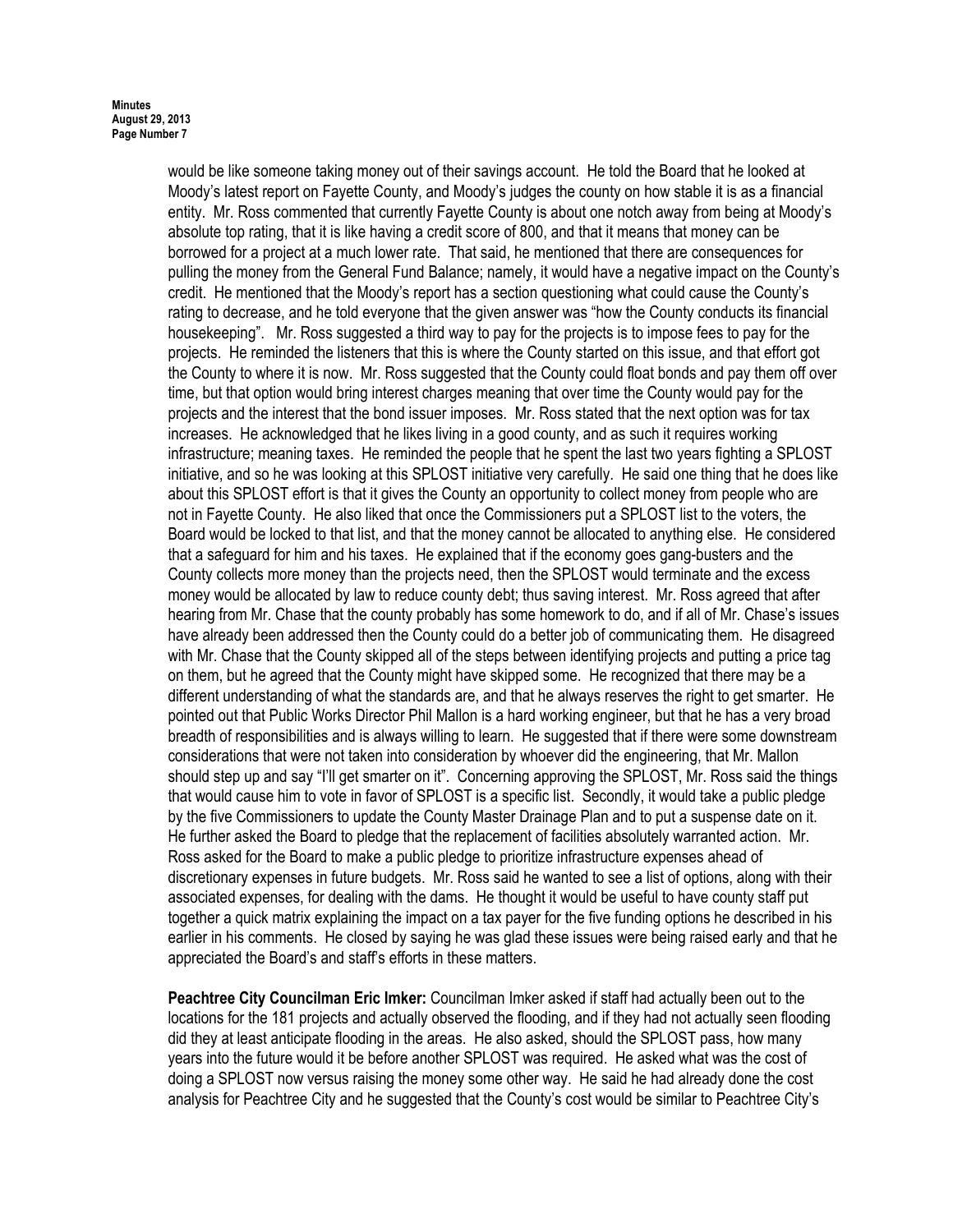options. He acknowledged that the SPLOST was the least expensive option for getting the infrastructure work done since the cost was between \$350 and \$400 per taxpayer in the city, and he believed it would be similar for those living in the County. He added that the advantage from SPLOST was that others from outside the County help pay for expenses. He suggested at raising the millage rate to generate a similar amount of money would effectively double the cost to the average taxpayer, but it may be a permanent solution. He suggested that a General Bond Obligation costs are halfway measure between SPLOST and raising the millage. Mr. Imker suggested other options could include buying time with the reserves and waiting for fair market values to go up. Mr. Imker suggested another option would be to cut something that is in the General Fund budget, and that option would require the politicians to be pinned down and cause them to make detailed cuts. Finally, Mr. Imker stated that the County to use a combination of its options.

Public Works Director Phil Mallon said he worked on the three dam projects. He pointed out that a question was raised on how the costs were calculated, and he answered that the County hired a third-party engineer to develop the "Order of Magnitude Cost Estimate". He told the Board that to properly design and develop a cost estimate, it would take more time than staff had available, not to mention a lot a lot of money just to develop the cost estimate. He said the cost estimate that was produced was based on data that was readily available, and that the engineer developed what staff considered the "most expensive cost option", meaning the dams would be built to a Category I standard. He suggested that if someone read the description of the projects on the SPLOST list they would find that staff was not submitting projects only "to rebuild something, but at times to completely redo projects". He stated that the reports are currently available online, and that if someone contacted him he would provide a hardcopy of the report.

Environmental Compliance Director Vanessa Birrell answered some of the questions that were raised, saying that her staff also had a third-party evaluate a number of the larger projects by incorporating the county's future floodplain and mapping that was recently completed through a three-year Capital Improvement Project. She said one of the requirements was if there was a need to replace a culvert to bring it up to the standard that the County currently requires; namely, to install stormwater infrastructure for a 25-year storm event. She said it was with those considerations that staff "did look up and downstream to the detail that the County could afford". She mentioned that more money was available more analysis could be undertaken. She stated that staff was in the process, and had been in the process of trying to generate a Stormwater Master Plan. She said she currently has an intern helping in the process of gathering data, that she wanted the work to be completed sooner, but limited resources have limited the effort.

Commissioner Ognio asked Mrs. Birrell when she anticipated having the Stormwater Master Plan completed. Mrs. Birrell asked what kind of resources she would be provided. Commissioner Ognio replied that given the track the County is on now that he felt it would take a couple of years to get everything adequately together, but that some of the projects cannot be put off for several more years. County Administrator Steve Rapson replied that the County would have to complete its Floodplain Master Plan, which is in process, but to update the Stormwater Drainage Plan would require quite a bit of effort including hiring some consultants to run different scenarios. He agreed that the work is not a matter of effort, but it is matter of resources and time. He stated that if the County only did the four projects Mr. Chase had advocated for that it would cost \$3 million under Stormwater Utility, and that it would take six years to accumulate enough funds to do only those four projects. He said that is one reason why the County may made considerable effort using consultants, staff, and other resources to develop this 181 project list. He explained that the County has explicit details for 87% of all of the identified projects. He suggested that the detailed information required a huge amount of time and effort in order to educate the public so that it can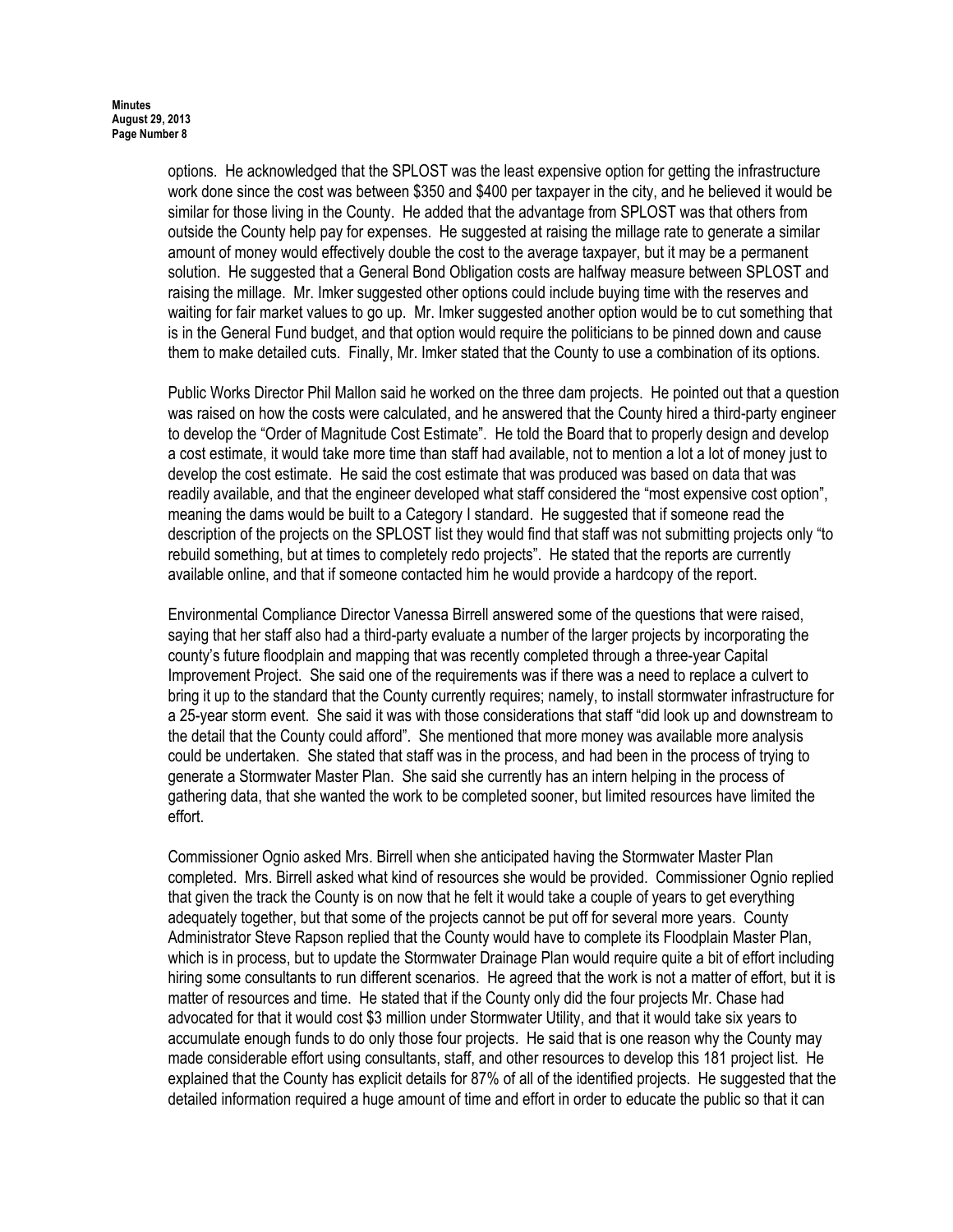make an informed decision. Mr. Rapson added that the reason Fayette County did not get a, AAA Rating from Moody's was solely because of the last two years of deficit spending that the county had entered into. He agreed that there are other options that could be evaluated, but the County took the best estimates that it had using the best resources it had, and it came up with a number that was much less than what was yielded under the typical SPLOST scenario of how funds would be allocated. He said the County was only asking for the \$16.8 million, that the County put an effort into in regards to the projects, and the staff is more than willing to discuss the projects with the citizens.

Commissioner McCarty pointed out that the County has already had problems with two of its major roads due to the failing infrastructure. He added that Colorado Springs, Colorado is experiencing the same type of problems, that Fayette County is catching up on twenty years of work that was not done and was not paid for, and that the County currently does not have the ability to pay for the problems. He stated that the County had looked at the most efficient and cost effective way for the citizens without going up on property taxes to get the projects accomplished. He emphasized that he does not like SPLOST and that he hated the earlier SPLOSTs since they did not accomplish anything for the County. He said if the Board had stopped the last SPLOST project, which it could have, it would have been left the County with a four to five mile dirt strip about 100 feet wide, with a missing bridge, that would have washed into every gully and every stream. Further, the county would have cancelled a contract with a contractor, and still have to pay money since there are cancellation clauses in the contract. He acknowledged that the current Board did not have a way to get out of the previous SPLOST, but it did eliminate many of the projects in it that it did not feel were necessary. He said the County has done what it could do to correct much of the damage that was done when they came in. He closed saying other problems that have been discovered, but that the Board would take efforts to fix those problems as well.

Commissioner Oddo agreed with Mr. Ross' comments and thanked Mr. Chase for his comments and work around the County. He said he had spoken to Mr. Chase outside of the meetings, and acknowledged that Mr. Chase has given a lot of time to Fayette County. He stated that whether or not people agree with Mr. Chase, the County could use more people like him and really needs to listen to him. Commissioner Oddo said he was listening since he is not a specialist on this issue, and he said that he was trying to absorb and understand the issues in order to make the best decision possible. He knew that staff had put in a lot of time and that the County has hired engineers and specialists. He said he was listening to Mr. Chase but that he could not think of a better way to address the issue. He stated that he did not appreciate taxes and reminded everyone that he opposed the T-SPLOST, primarily because it did not provide anything for maintenance. Commissioner Oddo said the Board has tried to refine this effort and to make it endure for as short a time as possible. He agreed that the SPLOST earnings have been earmarked solely for maintenance and repairs of County infrastructure that no one else will help with. He mentioned that Fayette County has to take care of the problems, that the problems will not go away, that the problems may be better or worse than what is understood, and that "we will get closer to the truth as we get into this." He emphasized that the County must to do something, and he did not think there was any fairer way than the one-cent tax for two years. He said it would help the County generate money, that out-of-county residents would help in the process, and that it was the best of the worst options available to the Board.

Chairman Brown thanked Environmental Compliance Director Vanessa Birrell and her staff, and he mentioned that she and her staff worked on the July 4, 2013 holiday just to get information out to the public on July 8, 2013. He said that even given staff's effort, the information on the dams could not be completed until a couple of weeks later. Chairman Brown reminded everyone that he never supported the West Fayetteville Bypass project and its SPLOST from the start and that he did not support the Regional Road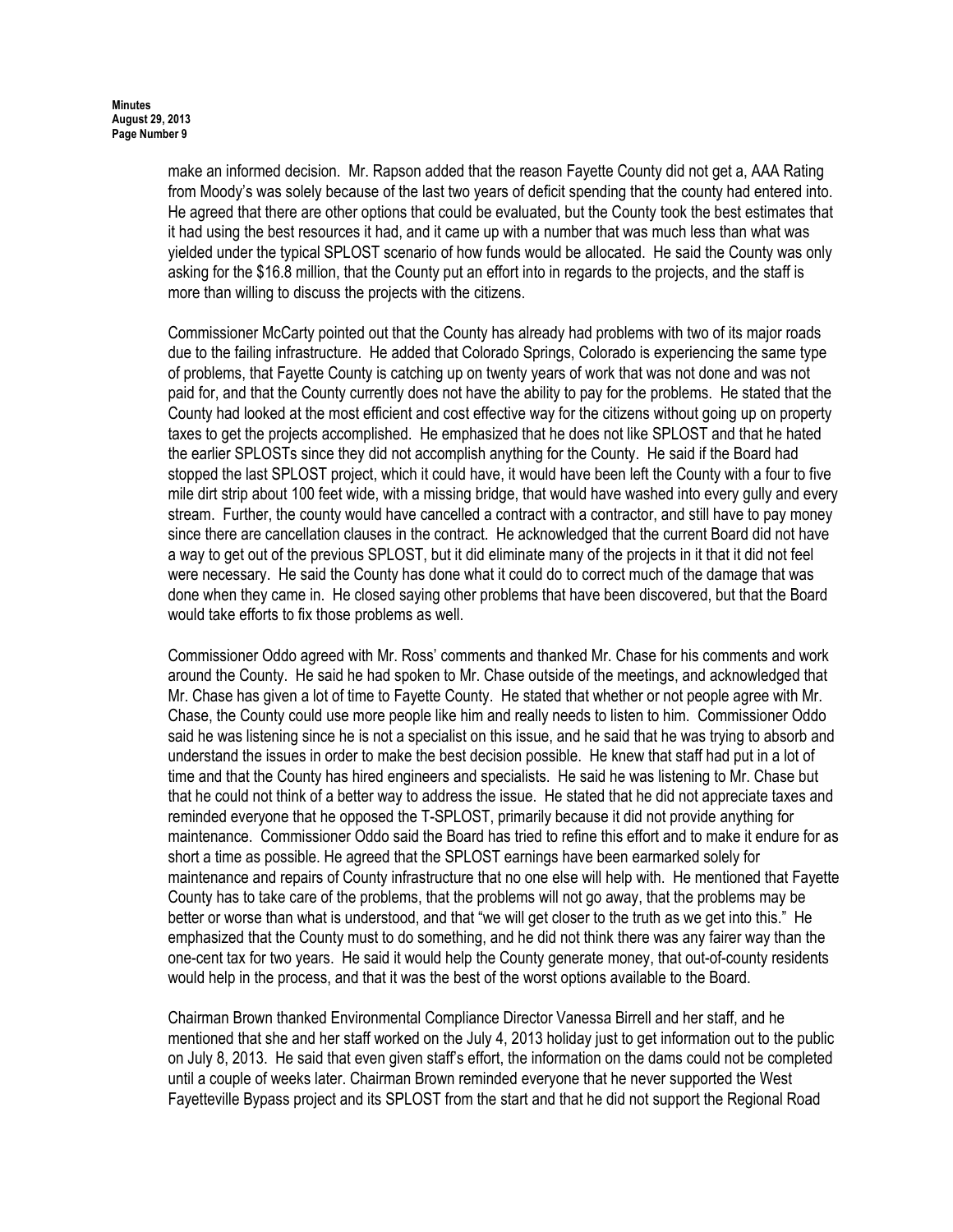SPLOST. He told everyone that he supported the Educational SPLOST because the Fayette County School Board was in such a deep hole that they could not get out of it without having funds. He added that the Fayette County School Board had new Board members who did not put themselves in that position, but they found themselves in a very deep financial hole. Chairman Brown said the Board of Commissioners finds itself in a very similar situation and he pointed out that thirty-two employees were culled from the budget; just to balance the budget and get out of the deficit spending mode. He said that the County has cut so many people from the various departments that if the growth does come back, as indicated, that there would not be enough staff to handle the workload. He said that is an indicator of how much has been cut. He reminded everyone that during the Stormwater Town Hall Meetings that the Board took a beating, and that during the meetings he personally volunteered to go see anybody who wanted the County to address their problem. He agreed that some of the problems were not legitimate, but there were other problems that were very legitimate. Chairman Brown said he went to Mr. Sanchez's house, met with him and his neighbors, and he agreed that when their yard is flooded Mr. Sanchez's kids are up to their waist in water. He thought it was unconscionable that there were people living in those conditions. He said Mr. Sanchez's problem is that the culvert is too small, and it needs to be resized with additional improvements to the area. He said there are a lot of people that he has met personally and visited their properties, and that some of those people have endured problems for years and decades. He continued saying that the County, in its lack of wisdom, never saw fit to address these problems–even though they were glaring problems. He told everyone that the current Board has promised that whenever it sees problems it will own to problems and do something about them, and he told everyone about some of the problems in Fayette County. He said knew the twenty-five year-old pipes can last more than twenty-five years since some of the pipes are forty-five and fifty years old, but that he was concerned with those older pipes with known problems. He agreed that the County does not have everything perfectly laid out, but money is required for better engineering and studies, and that the SPLOST needs to pass in order to have the money for the projects. He concluded that this was the County's attempt to live up to its promise to own the problem and, to help those who have been affected by those problems. He added that if SPLOST did not pass, then the Board would have other slower options, but that the Board was interested in bringing all the projects up to speed and then let the stormwater fees start accounting for some of the reoccurring costs that will be experienced over the years. Chairman Brown spoke about his respect for Mr. Chase and of similar efforts that they experienced while he served as mayor in Peachtree City. He stated that if the County has a project, and if the County thinks it can get three more years out of the project, then the County will let it go three more years. He pointed out that the fees would be considered as Enterprise Funds, and as a result they could only be used for the projects that are on the list. He informed everyone that the dams would have to be paid for anyway, but whether or not the County breaches the dam for \$600,000 or restores the dam for \$1.4 million, it does not have the money either way– and one of options would have to be done. He said the County has pared down the budget so that there is not a lot of give, and it will hurt on the next go around.

The Board took no action on this item. A copy of the request, identified as "Attachment 9", follows these minutes and is made an official part hereof.

# PUBLIC COMMENT:

Eileen Zeigler: Ms. Zeigler said she had a simple desire to be able to have chickens in Fayetteville. She told the Board that there are many myths about chicken keeping, but that all the myths could be debunked. She thought chickens made great pets, and that they should be considered on the list of pets. She said chickens will eat insects, that they will eat ticks and fleas and stinging insects, and that their manure can be composted. She said the decibel noise that a chicken makes is nothing like a dog barking. She mentioned that some areas may discount roosters,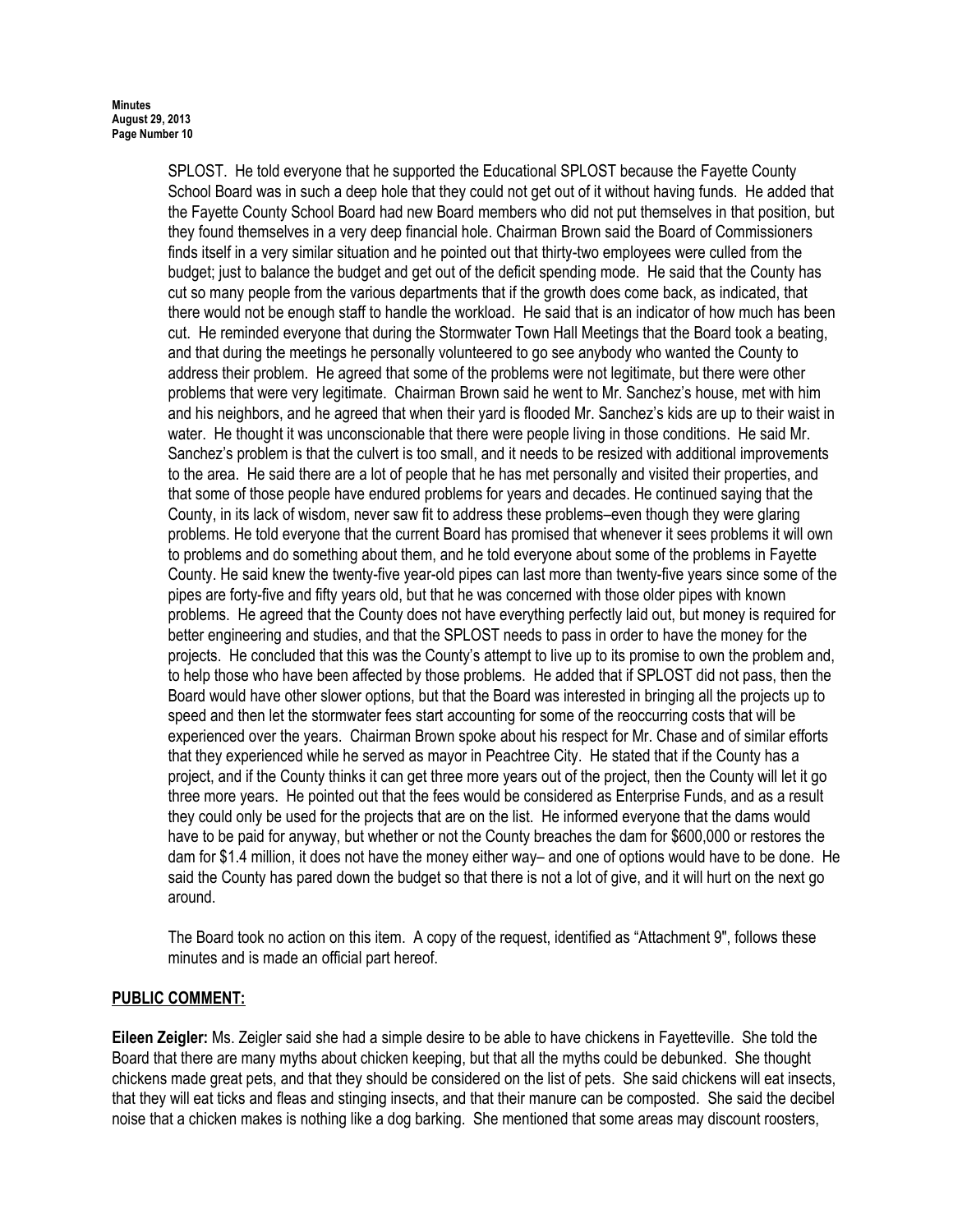#### **Minutes** August 29, 2013 Page Number 11

but that roosters would have their place among people who want to do as they will with their properties. She explained that roosters are not needed to get eggs, but eggs and chickens give children more to learn about nature and health and food sources instead of simply getting chickens from a grocery store. She suggested having chickens provides educational opportunities, community development opportunities since people love their chickens and associate together about their chickens, She told the Board that chicken coops can be very attractive, and that Southern Living magazine wrote an article on attractive chicken coops. Chairman Brown informed Ms. Zeigler that Commissioner McCarty was in charge of a committee researching the possibility of chickens in Fayette County. He asked Ms. Zeigler to leave her contact information with Commissioner McCarty or staff, and suggested that she could make a great committee member.

Osvaldo Sanchez: Mr. Sanchez spoke about the current Water System issues, and he said that at his work, if he was to have dozens of cases of negligence or tasks that were supposed to be done and that were not done, that he would not be wearing his uniform. He said he did not understand why the "individuals were kept". He stated that he is not a supervisor, but he assured the Board that he would have been let go. He suggested that the people who were responsible for the problems at the Water System are producing unacceptable water that is consumed by the citizens, their children, and their pets. He thought that the Board had decided to keep the individuals in their positions, but he observed that if there is less than excellence from the top then there would be less than excellence down the line. He mentioned that Chairman Brown wanted those individuals removed, that he understood that they were reprimanded, but that he did not understand the reprimands. He closed his comments by agreeing with Ms. Zeigler saying he wanted chickens too, but he hoped they could swim since they may drown during rain storms at his house.

John Munford: Mr. Munford said he is a constituent of Fayette County, but that he was not addressing the Board as a constituent. He stated that he had come before the Board as a representative of The Fayette Citizen newspaper, to get each Commissioner on the record about the state of the County's Water System; specifically, what they decided and when. He told the Board that Georgia's Open Meeting laws "spells out that agencies such as our County Commission can meet in Open Session to hear evidence and argument when it concerns meetings when discussing or deliberating upon the appointment, employment, compensation, hiring, disciplinary action, or dismissal, or periodic evaluation of a public officer or an employee." Mr. Munford stated that, to date, the newspaper was unaware if such a meeting had taken place prior to last Friday's press release announcing the penalties handed down to five unnamed Water System employees. He then asked each of the Commissioners to answer five questions on the record, and he told the Board that he hoped each Commissioner would respond during the Commissioners Reports portion of the meeting as the Commission has historically responded to questions raised by its citizens during that time. He added that if the Commissioners were not prepared to respond to the questions, he expected the answers via email no later than Monday at noon. Mr. Munford said the questions and the responses would be published, and that the paper would report those who did not respond. Mr. Munford then asked for responses to the following questions.

1) How many times did you meet with the County Administrator about Water System issues both prior to and following the conclusion of his internal investigation?

2) How many other Commissioners were in the room at that time, and who were they?

3) Exactly what penalties did you advocate for, and why?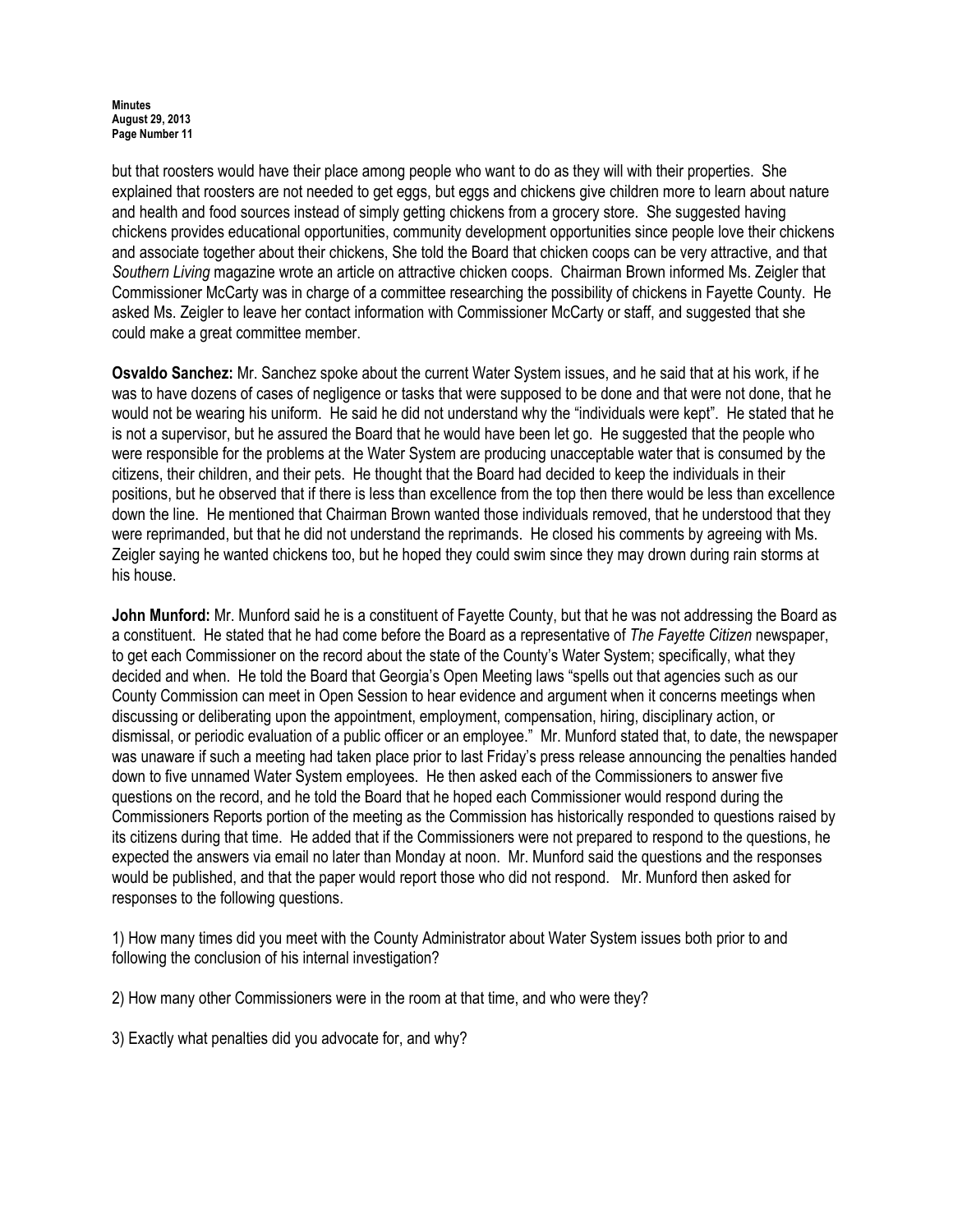4) Are you one-hundred percent sure the penalties enacted will prevent significant issues such as violation of ten Georgia Drinking Water rules, broken and malfunctioning equipment at our water plants, improper raw water testing, improper operations, and a complete lack of documentation of the chemicals put into our water during the treatment, which are required to be kept by Georgia law.

5) What other steps beyond the employee punishment have been taken to ensure our water system gets back on the right track?

Peachtree City Councilman Eric Imker: Councilman Eric Imker announced that Peachtree City is hosting the annual fireworks display on August 30, 2013 at Drake Field next to City Hall. He asked for everyone to come out to the field and see the fireworks.

# CONSENT AGENDA:

Chairman Brown asked for Items 9 and 10 to be removed from the Consent Agenda.

Chairman Brown moved to approve the Consent Agenda as read with the exception of Items 9 and 10. Commissioner Ognio seconded the motion. No discussion followed. The motion passed unanimously.

# 9. Approval of staff's request for the Board to approve an agreement with Coast2CoastRx to allow Fayette County employees and citizens to benefit from a discount program for prescriptions and other medical services.

Chairman Brown said he would not support this request because there is money that is coming back to the County and to the Association County Commissioners of Georgia (ACCG) from those who use the service. He said he did not feel comfortable issuing the plan, associating the County's name with a plan, and letting a company perform duties with the County's name attached to it. He thought the service could operate without the County's endorsement, and that there is no need for the County to have its name attached to it. Commissioner Barlow asked if the plan was approved by the ACCG, and if the ACCG recommended the plan. Chairman Brown replied that ACCG does recommend the plan, but they also get a kick-back on the funding. He added that the County should be very sensitive to what it endorses.

County Administrator Steve Rapson pointed out that this program was being put forward due to its association with the ACCG and due to the ACCG's endorsement. He stated that both the ACCG and Fayette County would receive royalty payments by entering into the agreement, and that those payments could be used to offset future healthcare contributions. He added that this was not seen as generating a huge amount of revenue for Fayette County, that other counties indicate that they have not had any issues with the service, and that the service just provides another mechanism for citizens to obtain prescriptiontype medicines. Discussion followed.

Commissioner Barlow moved for the Board to not approve Consent Agenda Item 9– staff's request for the Board to approve an agreement with Coast2CoastRx to allow Fayette County employees and citizens to benefit from a discount program for prescriptions and other medical services. Commissioner Ognio seconded the motion. Discussion followed. The motion to not approve the agreement passed 5-0. A copy of the request, identified as "Attachment 10", follows these minutes and is made an official part hereof.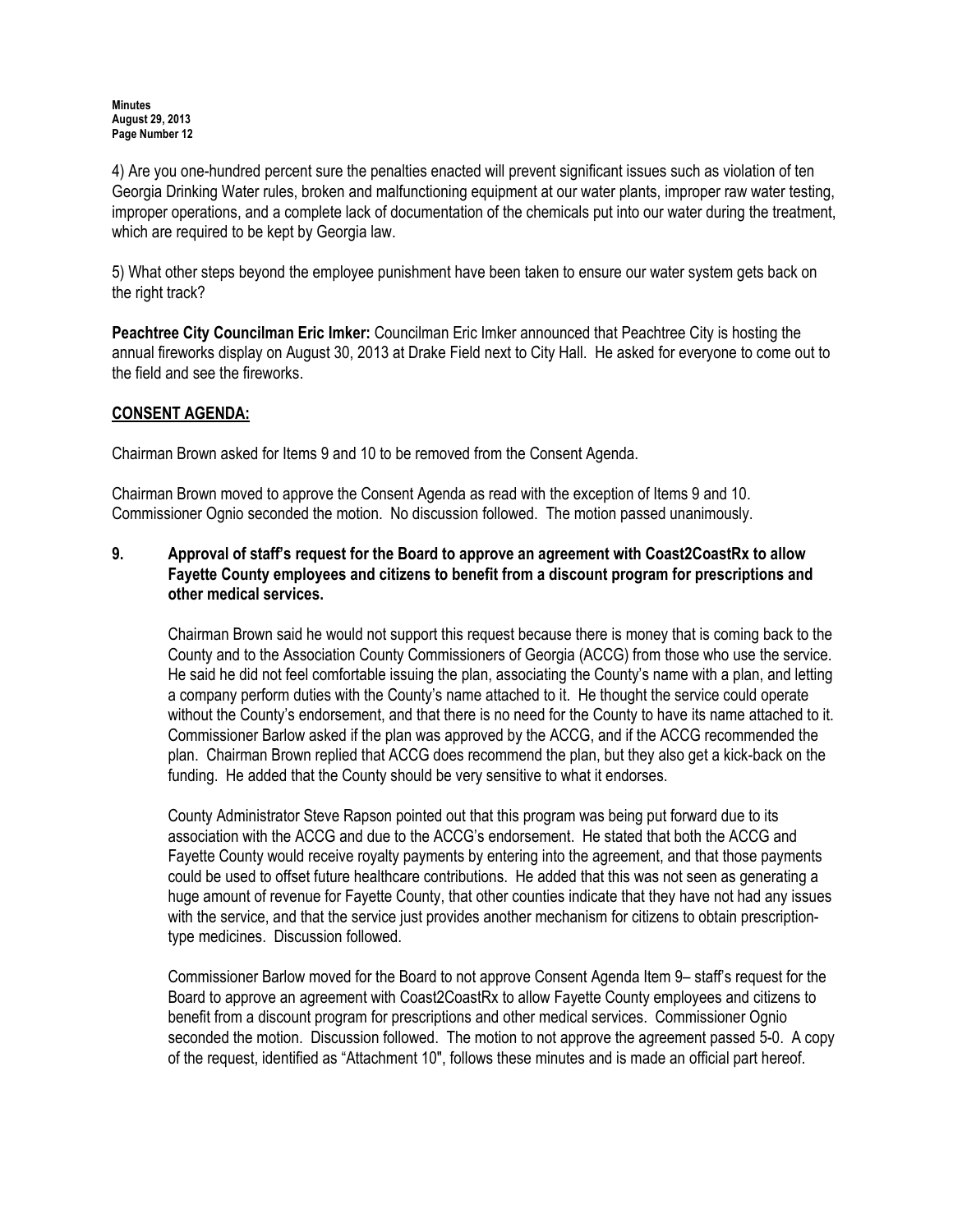10. Approval of staff's recommendation to enter into an Alliance Memorandum of Understanding with the University of Phoenix that will provide a five percent (5%) tuition reduction to Fayette County's employees who meet the University's admission standards.

Chairman Brown informed the audience that there were documents on the dais: 1) a Washington Post article entitled "Largest for-profit U.S. university expects to be put on probation by accreditor" dated February 26, 213 and 2) an *Inside Higher Ed* magazine article entitled "University of Phoenix faces possible probation by accreditor", dated February 26, 2013.

Chairman Brown said this request is similar to the prior one in that it asks to have Fayette County's name in connection with something. He stated once again that he was leery about what Fayette County should endorse. He pointed out that in higher education circles, University of Phoenix has had some difficulties, and he mentioned the findings from the articled cited on the dais.

Commissioner Ognio moved to not approve staff's recommendation to enter into an Alliance Memorandum of Understanding with the University of Phoenix that will provide a five percent (5%) tuition reduction to Fayette County's employees who meet the University's admission standards. Commissioner Barlow seconded the motion. Discussion followed. The motion not to approve passed unanimously. A copy of the request, identified as "Attachment 11", follows these minutes and is made an official part hereof.

# 11. Approval of staff's recommendation to enter into an Intergovernmental Agreement between Spalding County and Fayette County for the replacement of the McIntosh Road Bridge over the Flint River, and to ratify the Chairman's signature on the agreement.

Chairman Brown said Fayette County has been working for some time with Spalding County to repair the McIntosh Road Bridge, that the bridge is rated at 9.2 on a scale ranging from one to one-hundred. He stated that the new Board in Spalding County has been very gracious and willing to work with the County, and he stated that the Fayette County Board of Commissioners thanks the Spalding County Board of Commissioners for stepping up and helping to take care of a situation that needed to be taken care of a long time ago. A copy of the request and Intergovernmental Agreement, identified as "Attachment 12", follows these minutes and is made an official part hereof.

- 12. Approval of staff's recommendation to authorize the Chairman to sign an Executive Session Affidavit stating the Board entered into Executive Session on August 15, 2013 for the purpose of reviewing the June 27, 2013 Executive Session Minutes. A copy of the request, identified as "Attachment 13", follows these minutes and is made an official part hereof.
- 13. Approval of the August 15, 2013 Board of Commissioners meeting Minutes.

### OLD BUSINESS:

There were no Old Business items on the Agenda.

### NEW BUSINESS:

14. Consideration of staff's recommendation to adopt Ordinance 2013-11 amending the Fayette County Code of Ordinances, Chapter 3. Alcoholic Beverages, to provide severability; to repeal conflicting laws, ordinances, and resolutions; to provide an effective date; and for other purposes allowed by law, and adoption of the Proposed Alcohol Fee Schedule.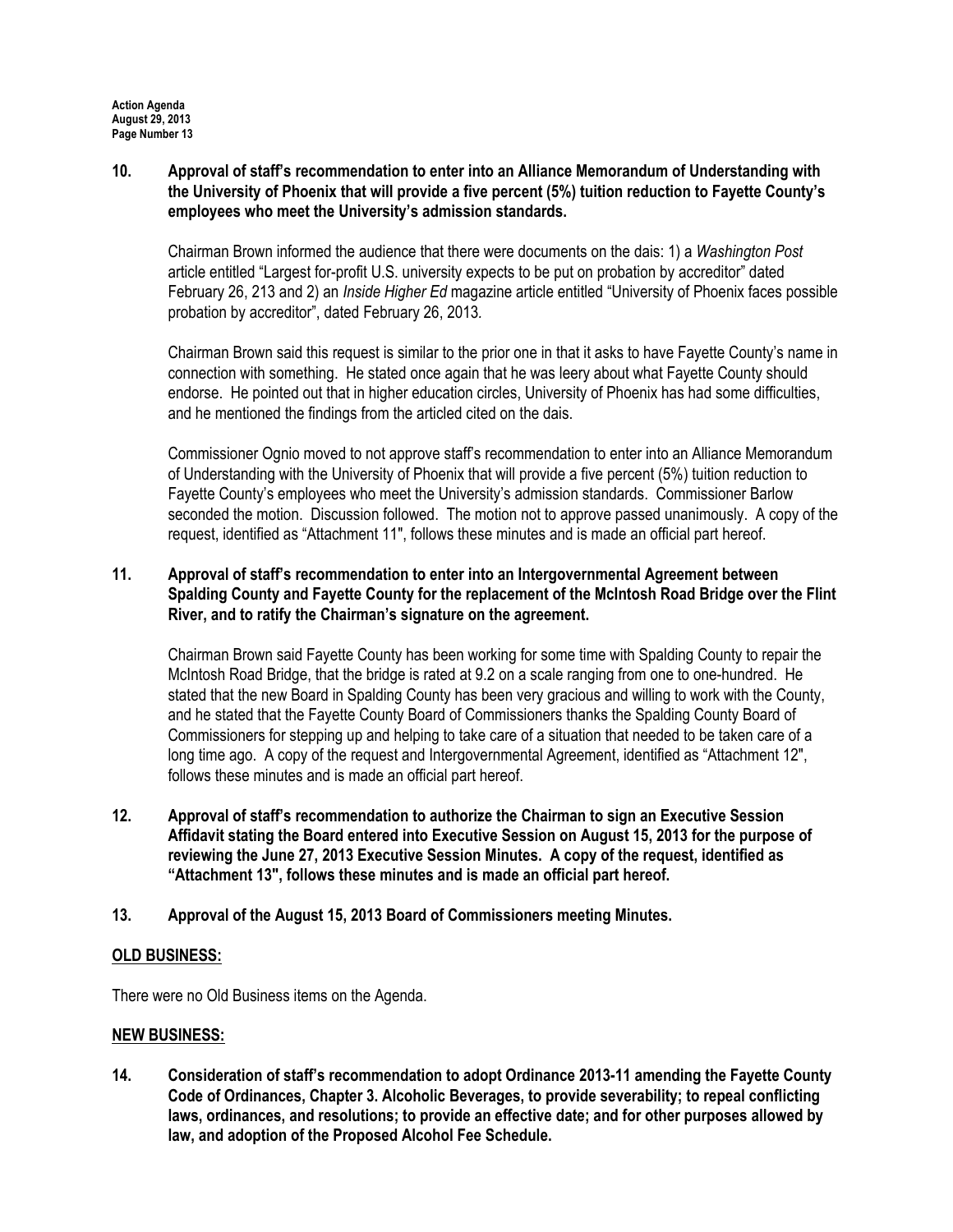Community Development Director Pete Frisina stated that this proposed Ordinance did not really amend the Fayette County Code of Ordinances as much as it organized and streamlined the ordinances. He pointed out that staff was also looking for an adoption of the proposed fee schedule. He explained that the current ordinance was comprised of three sections and that this effort would take all three sections and combine them into one section. He told the Board that currently, in many cases, there was redundancy in the rules within three sections, and in other current cases there were three sections that said three different things. He said this effort started last year when Officer Kathy Hobbs was in the Marshal's Office, and that Officer Hobbs worked on this process so that it would be complete before the application process began in the 2014 calendar year. Mr. Frisina said Officer Hobbs and Officer Derbyshire would administer the ordinance, and then he turned the floor over to Officer Hobbs.

Code Enforcement Officer Kathy Hobbs said this project had taken several years for her to complete, and that when she was in the Marshal's Office she as given the task to take over the alcohol enforcement. She explained that, as sworn police officer, when an ordinance is read the desire is to enforce the ordinance by the way it is written. She told the Board that, unfortunately, the way the ordinance was written over thirty years ago, it was very out of date. She said there were several issues that were unenforceable and that the County had not even raised its fees and schedules over those years. She pointed out that the newly proposed fee schedule was comparable to other local jurisdictions. Officer Hobbs said another problem that was encountered concerned employees and owner / managers, since the County required the owner of the licensee's spouse to have to have a background check just like the owner did. She said there were a lot of problems with that, moreover, many corporations were asked to provide a list of their stockholders due to the way the ordinance was written. She said she worked with Interim County Attorney Dennis Davenport and Interim Assistant County Attorney Patrick Stough on this matter, but unfortunately this was another thing that had to be address that has not been taken care of for thirty years. She asked the Board to adopt Ordinance 2013-11, and to understand that amendments may need to be made in the future. She explained that the County would have one Ordinance instead of three sections, and that the Ordinance would be compatible for "on-premises which is distilled, alcohol, malt beverage, and wine". She told the Board it would also have retail package sales and other state requirements. Officer Hobbs informed the Board that last year the County made everyone do surveys, but there were a lot of people who had existing licenses who did not have a survey in file for the County to document their actual locations as required by the State of Georgia. She said that as of last year everyone is in a grand-fathered status, so when the Ordinance goes into effect it will not affect any of the existing businesses as they are today. Officer Hobbs said the Ordinance added family violence and sexual crimes to the ordinance. She told the Board that currently the only thing that prevented someone from getting a package license was if a person had been convicted or plead guilty to anything involving alcohol, but that this ordinance would require the owners of companies to be a little more responsible for what actually goes on in their businesses, and that the owner has to hold to the same standards that the employees do. She said the ordinance would allow for an onpremises location to be approved with the same setbacks, and that a local restaurant could cater to a location such as a banquet hall by permit. Chairman Brown thanked Officer Hobbs for putting in so much work. Discussion followed.

Interim County Attorney Dennis Davenport informed the Board that it needed to concern itself with the area of excise taxes, located in Article V of the Fayette County Code of Ordinances. He explained that the way the proposed Ordinance 2013-11 reads, and if it was to be approved by the Board, then Article 5 would be deleted in its entirety, and it would enact the new ordinance. He suggested that the Board consider a caveat that would not delete the current chapter in its entirety, but would preserve Article V as excise tax. He said the County did not want to lose the excise tax portion. Further discussion followed.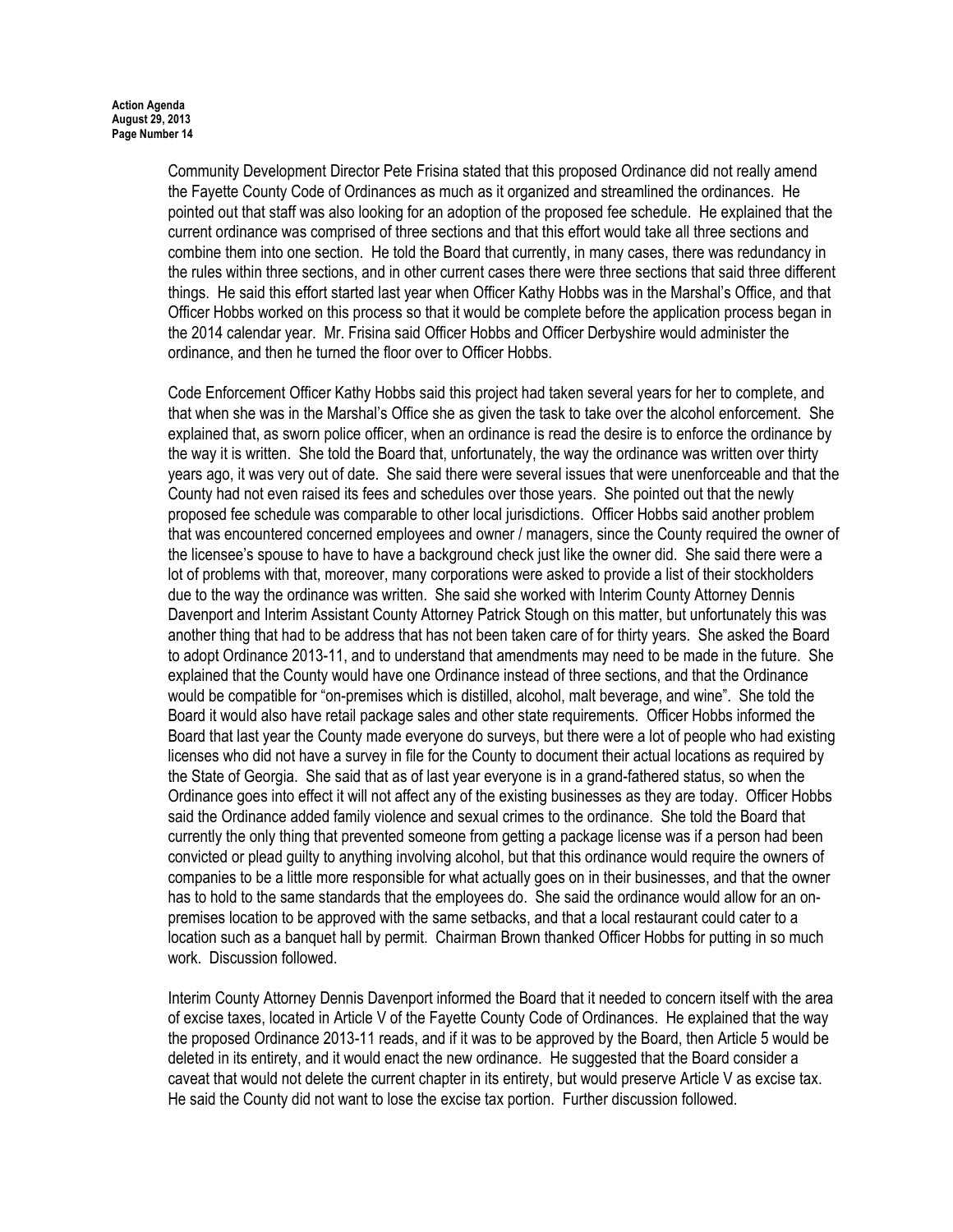Commissioner Barlow moved to approve staff's recommendation to adopt Ordinance 2013-11 amending the Fayette County Code of Ordinances, Chapter 3. Alcoholic Beverages, to provide severability; to repeal conflicting laws, ordinances, and resolutions; to provide an effective date; and for other purposes allowed by law, and to adopt the proposed Alcohol Fee Schedule. Mr. Davenport suggested that Commissioner Barlow augment his motion to include an addition to reserve current Article V in the code relating to excise taxes so it is not lost with the adoption of Ordinance 2013-11. Commissioner Barlow agreed to add Mr. Davenport's recommendation to the motion. Commissioner McCarty seconded the motion. No discussion followed.

The motion to approve staff's recommendation to adopt Ordinance 2013-11 amending the Fayette County Code of Ordinances, Chapter 3. Alcoholic Beverages, to provide severability; to repeal conflicting laws, ordinances, and resolutions; to provide an effective date; and for other purposes allowed by law, to adopt the proposed Alcohol Fee Schedule, and to reserve current Article V in the code relating to excise taxes so it is not lost with the adoption of Ordinance 2013-11 passed unanimously. A copy of the request and Ordinance 2013-11, identified as "Attachment 14", follows these minutes and is made an official part hereof.

# ADMINISTRATOR'S REPORTS

Voting Delegate at the ACCG Legislative Leadership Conference: County Administrator Steve Rapson informed the Board that every year each county has to delegate a Voting Delegate to ACCG for the upcoming Legislative Leadership Conference. He told the Board that in previous years County Administrator Jack Krakeel had been the Voting Delegate, and that Commissioner Allen McCarty served in the position last year. Discussion followed.

Commissioner Barlow moved to allow Commissioner McCarty to serve as Fayette County's Voting Delegate at the upcoming Legislative Leadership Conference. Commissioner Ognio seconded the motion. No discussion followed. The motion passed unanimously.

Direction on Board Appointments: County Administrator Steve Rapson informed the Board that there were some upcoming appointments were to become vacant in the upcoming months. He explained that some of the expiring positions were on the Planning Commission, that the Planning Commission appointments were assigned by the Commissioners' posts, and he asked the Board if it wanted to continue advertising or if it wanted to follow the traditional practice of allowing each Commissioner to choose a nominee. The Board agreed to continue to advertise for these positions, irrespective of posts. Mr. Rapson then asked if someone wants to reapply for a position, would that applicant go through the interview process as well. The Board agreed that a person reapplying for a position should go through the interview process as well.

Response to John Munford's Questions: County Administrator Steve Rapson responded to each of the questions Mr. John Munford posed during the Public Comments section of the meeting. The following are Mr. Rapson's response to the questions posed by Mr. Munford:

1) How many times did you meet with the County Administrator about Water System issues prior to and following the conclusion of his internal investigation? Mr Rapson said that was a broad question since he met with each Commissioner, individually, at least once or twice a day, both prior to, given all the issues with the Water System, and following the conclusion of his investigation when he handed out disciplines on Friday, August 23, 2013. He said he called each Commissioner individually and let them know of his decision.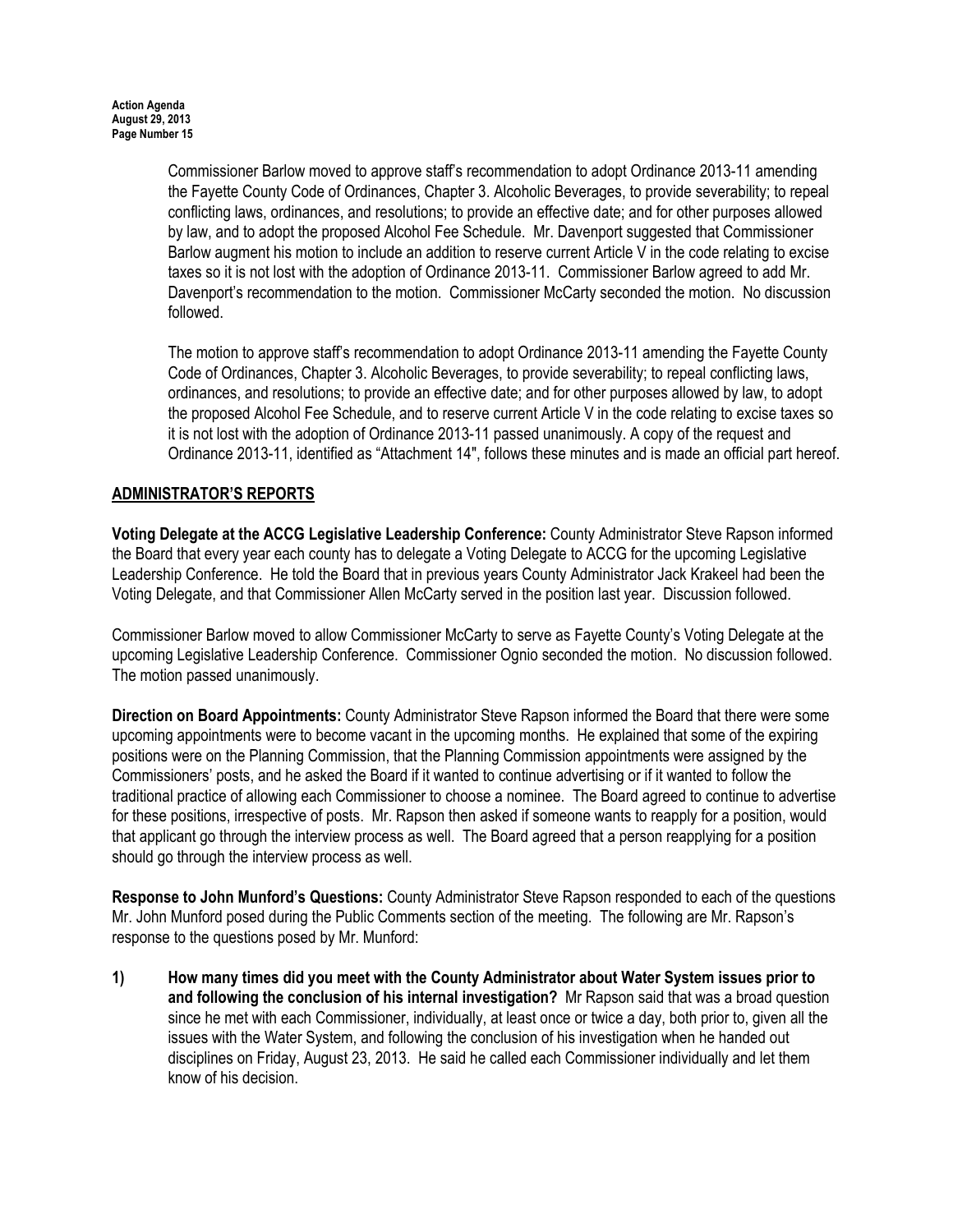- 2) How many other Commissioners were in the room at the time, who were they, and exactly what penalties did you advocate for and why? Mr. Rapson stated that he thought this question was tied to the third question. He then answered that he would likely be advised by Interim County Attorney Dennis Davenport that no records are responsive to the request since there were no illegal meetings and there was no type of joint exercise in relation to his decision that he made last Friday. He clarified that he reached his decisions on his own after conducting the investigation. He emphasized that there was no illegal meeting, but ultimately the Board of Commissioners, to a man, allowed him to do his job.
- 3) Are you one-hundred percent sure that the penalties enacted will prevent significant issues? Mr. Rapson answered that he did not think anybody would ever say they are ever going to be one-hundred percent sure of anything, so he admitted he was unsure how to answer the question.
- 4) What other steps beyond the employee punishment have been taken to ensure the Water System gets back on track? Mr. Rapson answered that primarily he, as the County Administrator, said he would conduct personnel discipline in a professional manner using the adopted Board policy in regards to the personnel policy. He thought that the discipline that was rendered established accountability and it ensures that the problems will be addressed either by those individuals or their replacements. He emphasized that either way the problems would be addressed on his watch.

Statement on the Sanitary Survey Reports: County Administrator Steve Rapson said he thought Mr. Munford's third question was in regard to the Sanitary Survey, and he told the Board that he had a statement he wanted to read about the Sanitary Survey. The following is the statement, as read:

The Water System's Sanitary Survey Report is a draft EPD report of findings. I think we keep glossing over this report, this is a draft report, one on which the County has 45 days in which to respond. Forty-five days. We have been working on a formal response. Before I left for vacation, we gave a whole list of things to do. Staff has been working on a formal response, analyzing the previous report findings, identifying areas of concerns, identifying the Notice of Violations and deficiencies and how to fix those. For over the past month, and our response is due to EPD on September 9, 2013. When Fayette County's response is released, it will reflect numerous positions of disagreement with the Notice of Violations, as well as the deficiencies reflected in that report. This is the normal way it has been handled, it is the same way previous administrations have handled it as well, it is the same way other counties and other jurisdictions handle these Sanitary Surveys. I urge caution in reaching a conclusion prior to the release of Fayette County's formal response.

Open Records provided to the Media: County Administrator Steve Rapson reported that all Open Records Requests that have been in the paper, including the McKinley letter, the individual disciplines, all of the actions that have occurred, all of those items were explicitly detailed in about a 1"-package and provided to Fayette Daily News reporter Pat Cooper and to The Citizen reporter John Munford at the beginning of the meeting. He explained that under Georgia law, when a complaint is being investigated that will result in personnel action, associated documents do not have to be released until after the action is taken. He told everyone that once action is taken, the records can be released, under Georgia law, ten days later. Mr. Rapson pointed out that "ten days later" would mean Friday, September 6, 2013. He said the reason he chose to wait four days to release information tonight was because, under the County's personnel policy, employees have a right to appeal his decision for five days; with the five-day appeal deadline expiring on August 30, 2013. He acknowledged that he was taking a risk in releasing the information early, but he believed a sense of accountability has been put into place, that the records will document who was disciplined and what the disciplinary actions are. He concluded that there are no open records that have not been released. He mentioned that part of the problem is that the Board and administration are transparent and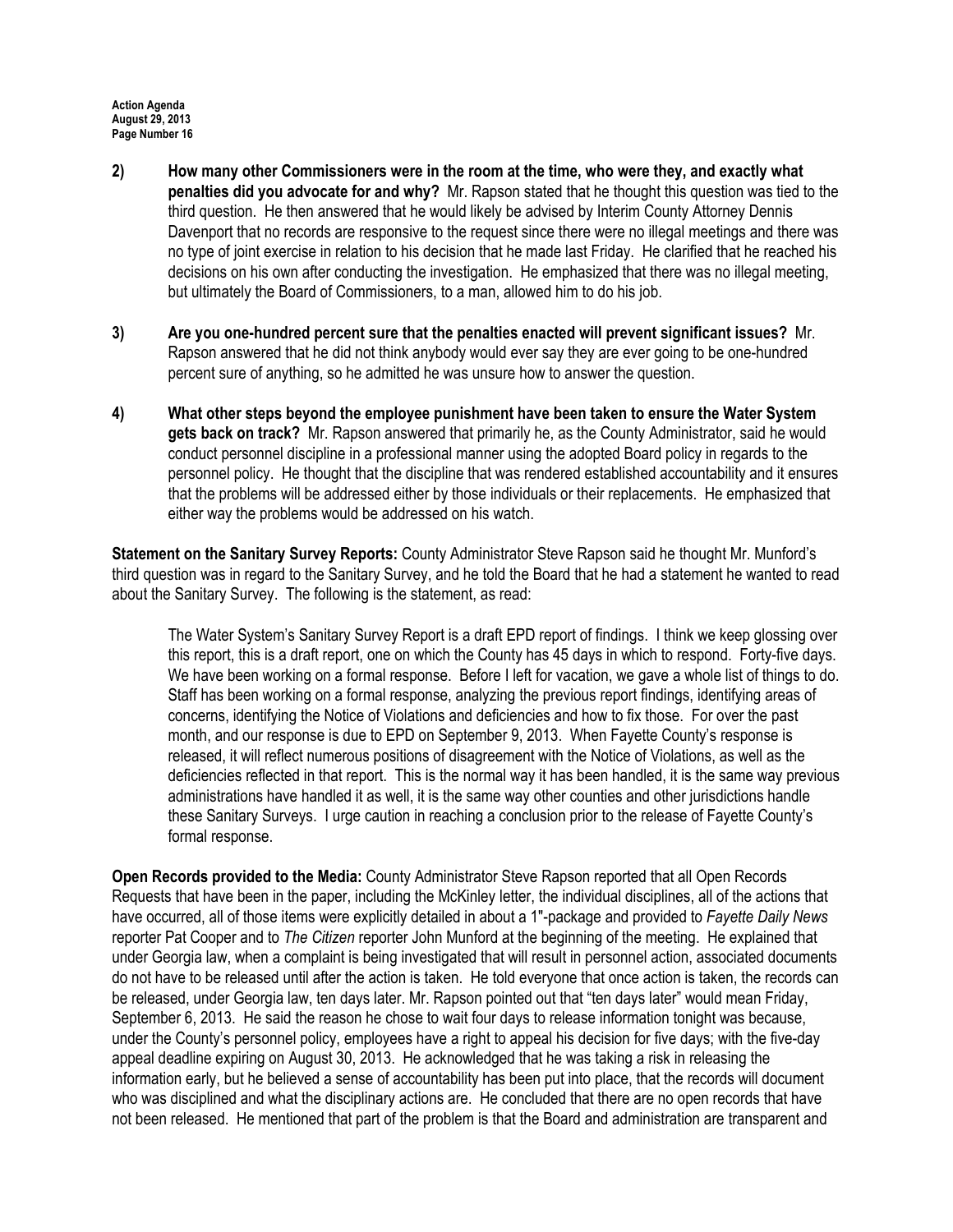that requests for information are often responded to within the same day, so when an answer is not received quickly it is not always received favorably. He thought there was a good relationship with the press, he hoped those relationships would be maintained, and that there would be disagreements from time to time.

# ATTORNEY'S REPORTS

Threatened Litigation: Interim County Attorney Dennis Davenport informed the Board that he had one item for Executive Session involving threatened litigation.

### COMMISSIONERS' REPORTS

Commissioner Oddo: Commissioner Oddo said he did not want to make light of the situation, but that the water situation has been an ongoing soap opera. He acknowledged that he had not made his thoughts public on the matter, but that he wanted to make his thoughts public on the matter. He then read a prepared statement concerning the issues surrounding the Water System in Fayette County. The following is Commissioner Oddo's statement as read:

The test of one's mettle is not to keep going when going is easy, the true test is to keep on going when the going gets tough and there is nothing but turbulence in front of you. The water situation we've navigated over the past few months has hardly been a pleasure cruise; rather it's been a perfect storm of a number of problems aligning at the same time. The problems, thankfully, have not been life threatening. But without question, we are very lucky. The situation could have been much worse. The silver lining is by coming to light these problems are a wake-up call, and now improvements are not far off. In the end, only a superior water system will suffice but that cannot be done overnight. What we can do now is put the process in place to make the changes we need to make. As easy as it can be to lay blame, the true measure of leadership is to keep focused on the problem, get to the bottom, and resolve the issues. The reason I have purposefully kept a low public profile on the issue, while the investigation has been moving forward, the time for my public comment has not been while facts are still elusive and corrective actions cannot be based on fact. Pronouncements by any government official, by the news media, or by the public on the state of affairs of the Water Department, before all the facts have been ascertained and the problems understood, is a serious disservice to our County. It is in the best interest of our citizens that we not play a blame game; such conduct serves only to inflame passions, diminish subjectivity, and greatly enhance the odds of our running headlong over the cliff towards the wrong conclusion. It is the absolute right of our citizens to expect and receive wise governance, and it is the obligation of this Board of Commissioners to weigh all the facts so that we all arrive at a fair conclusion in the best interest of all Fayette Countians; despite what public pressure may otherwise have us do. I commend Mr. Rapson for staying focused and for insisting on the right balanced approach, always with his goal of remaking the Water Department into a class act. And I agree wholeheartedly with his conclusions. To paraphrase an old saying, Mr. Rapson does not let water run under his feet with his remedial efforts. He has been fully involved with EPD and the Board of Commissioners in resolving the problems and keeping us appraised, and is absolutely intent on fulfilling the desire of the Board of Commissioners to make our Water Department a top-notch facility. As Vice-Chairman of the Fayette County Board of Commissioners, I am taking this opportunity to express my complete support of Mr. Rapson's handling of the situation and the plan he has instituted to correct the deficiencies. He has been thorough, and his plan targeted, and I have no doubt that corrections will begin immediately and success is in the offing. Shortly, all the facts will be public. I trust you will agree that we have taken a huge step in the right direction as we remake our Fayette County Water Department. As always, I am available and accessible to talk with each of you, and consider it a privilege to do so. And as always, I welcome your input.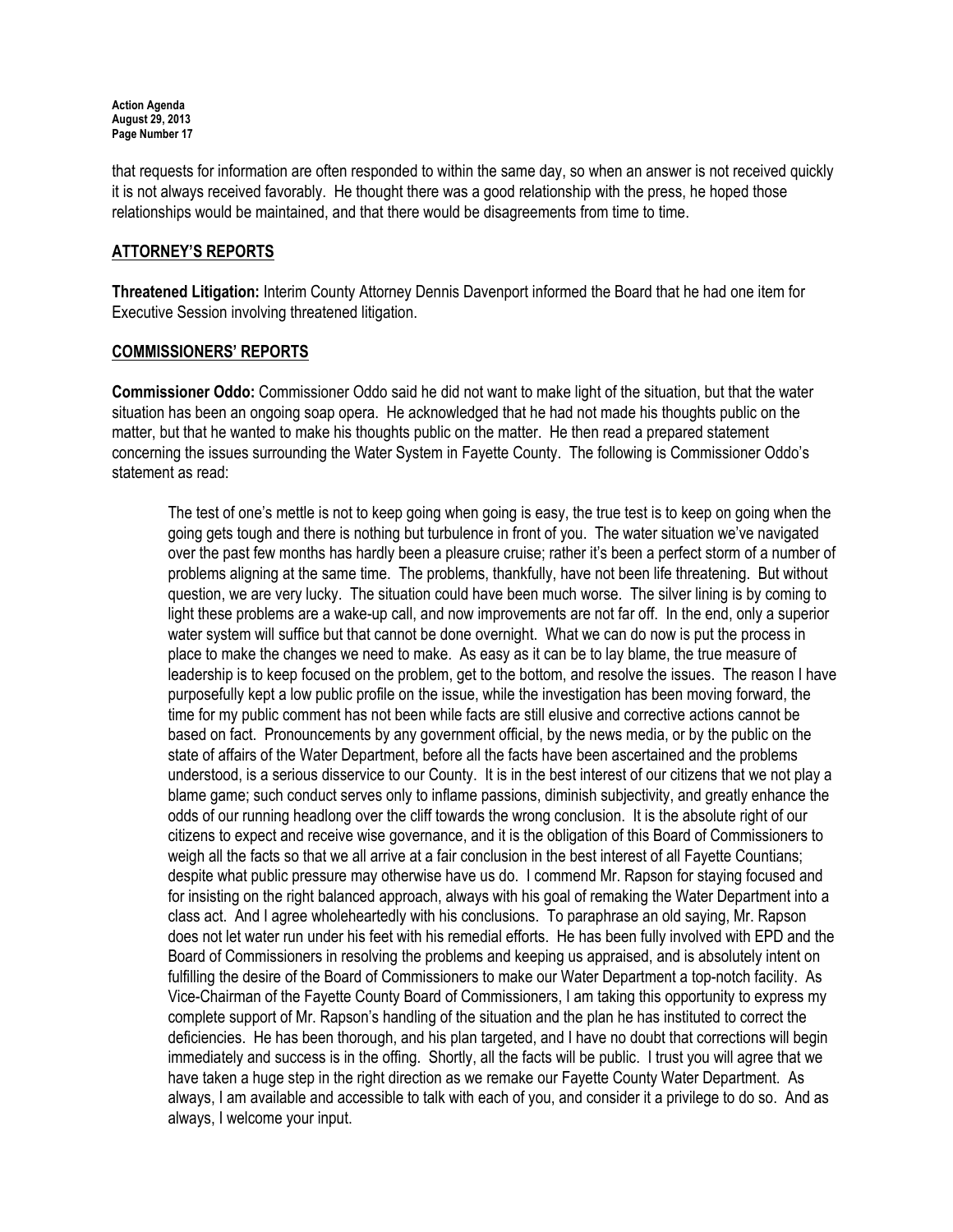Commissioner Oddo closed his comments by wishing everyone a Happy Labor's Day.

Commissioner Ognio: Commissioner Ognio said he wanted to address the water situation as well, and he said that while he did not coordinate with anyone it was similar to what others already said, and that he had a statement concerning the Water Department. The following is Commissioner Ognio's statement as read:

For all the citizens out there who wanted to see the Water Department employees terminated, they clearly don't understand the County has personnel policies that must be followed. If they are not followed, then employees can sue the County, they can get cash rewards, they can even get their jobs back. I sure would not like to raise the millage rate to pay for personnel lawsuits. Nor would I like having someone that was fired [to come] back; that creates lots of other problems. Now that being said, you probably want to know where I stood in relation to the employees being terminated. That is something you will never know, because these matters should not be expressed because no matter which way they are, if further discipline is needed, whatever was said will be brought up. I am standing behind Mr. Steve Rapson's decision, and we will keep close watch to see that improvements are made in all areas: water quality, personnel training, equipment maintenance, and facility improvements.

Commissioner McCarty: Commissioner McCarty asked Mr. Munford if he still wanted an email from each Commissioner. Mr. Munford replied that his boss wanted emailed responses from each Commissioner. Commissioner McCarty added that if the County had fired all the Water System employees as some suggested, that it would have a Water System with no employees. He pointed out that through his long experiences in broadcasting that he could count only three people that he had to terminate. He said his job was to correct the problems he was having with people, and in doing that he had people working for him who respected him, who worked with him, and who ended up doing a good job. He added that the Board's job and County Administrator Steve Rapson's job, was to find the problems and resolve them. He closed his statement saying Mr. Rapson was doing a fine job in resolving the problems.

Commissioner Barlow: Commissioner Barlow directed his comments to County Administrator Rapson while informing everyone that during the two weeks Mr. Rapson was gone the County was absent any quality leadership. He said the County had an individual who placed himself in a position of authority while not having the right to do so, and by doing so has created problems that did not necessarily have to be created and that everyone has to deal with it. He said that at no time did Mr. Rapson lose any of his personal integrity nor the integrity or quality of leadership that he has been providing the county. He applauded Mr. Rapson for the way he conducted himself while on vacation, and he apologized for the issues that people on the Commission caused him to deal with while he was on his personal vacation. He congratulated and thanked Mr. Rapson for returning to work.

Chairman Brown: Chairman Brown apologized to County Administrator Steve Rapson since he had to be called several times while he was on vacation, and that his employment contract should be modified to ensure that he is never outside of cell phone range again when he is on vacation. He acknowledged that the issues were a lot to deal with while on vacation. He pointed out that he has a relationship with Mr. Rapson that goes back over a decade, and there are many times where they have butted heads. He said the beautiful part about it is that when the issues are over, they "go eat a pizza and then we go on to the next issue." He stated that the greatest thing a person can have in life is good relationships, and when a person has good relationships it makes all the difference in the world. He said he appreciates the relationship he has had with Mr. Rapson, that there are times when they agree to disagree on issues, and that they have agreed to disagree on the current issues facing the Water System. He closed saying they would go on to other issues and start "plowing some ground." Chairman Brown next addressed the issue surrounding former County Attorney Scott Bennett, and he told everyone that the special solicitor's investigator dismissed the case. He told everyone that he spoke to the investigator and that it was a disappointing